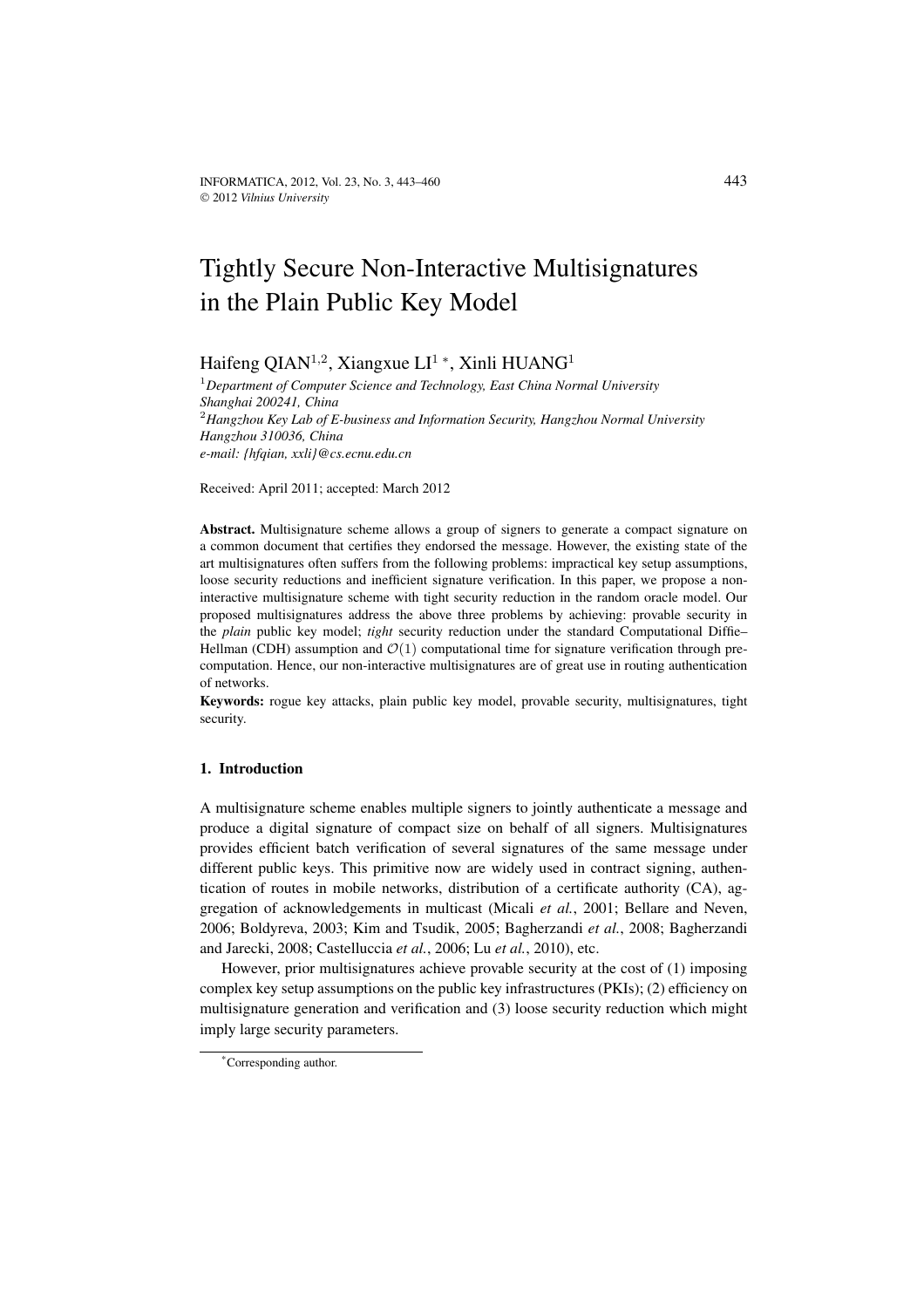For practical reasons of application, we desire that a multisignature scheme might have the following features: (1) the resulting signature is of constant size for  $\ell$  signers; (2) multisignature generation and verification (even key generation) are very fast (efficient); (3) the communication overhead in multisignature generation should be as small as possible (even reduced to a minimum); (4) trust on the trusted third party (e.g., Certificate Authority) should be reduced as less as possible. All these specific aspects are important in the real life applications of multisignatures.

# 1.1. *Rogue Key Attacks*

The homomorphic properties of arithmetic operations involved in standard signatures enable aggregation of signatures into multisignatures of constant size. However, these homomorphic properties used in generating multisignatures often incur rogue key attacks for multisignature schemes. In such an attack, the adversary chooses its public key as a function of those of honest signers through which it can forge multi-signatures easily (Bellare and Neven, 2006; Bagherzandi *et al.*, 2008).

For example, rogue key attack succeeds if the verification key for multisignature has a fixed formula as  $PK = \prod_{i}^{l} pk_i$  (generated from the public keys of signers). In such a scheme, the adversary may choose  $p_{k_a}^k = g^s \cdot (\prod_i^{\ell-1} p_{k_i})^{-1}$  for a known random s. Then, the private key for  $PK = pk_a \prod_i^{\ell-1} pk_i = g^s$  is s. Finally, the adversary can easily mount rogue key attacks (e.g., Itakura and Nakamura, 1983; Ohta and Okamoto, 1999; Boldyreva, 2003; Lu *et al.*, 2006; Ristenpart and Yilek, 2007) are vulnerable to such attacks in the plain setting). Actually rogue-key attack is considered as a main menace for discrete logarithm based multi-signature schemes.

To prevent rogue-key attacks for multisignatures, many proposals have been put forward, but either at the cost of complexity and expense, or imposing unrealistic and complicate key setup assumptions on the public-key infrastructure (PKI; Micali *et al.*, 2001). These key setup operation assumptions include *dedicated key generation* (DKG), *knowledge of Secret Key* (KOSK), *proof of possesion of private key* (POP).

The *first* effort to prevent rogue key attacks (called DKG) is due to Micali *et al.* (2001). However, the DKG is impractical because of expensive interactions of key generation, complex and large public keys, and static group of signers. The *second* approach, KOSK assumption needs a party to prove knowledge of its secret key, during public key registration with a certificate authority (CA). The requirement of handing over the secret keys leads to obtaining simple constructions and proofs of security (Boldyreva, 2003; Lu *et al.*, 2006). However, the existing public key infrastructures (PKIs) do not require proofs of knowledge of secret keys (Adams *et al.*, 2005). The *third* one is contributed by Ristenpart and Yilek (2007), Bagherzandi *et al.* (2008) and Bagherzandi and Jarecki (2008) where users are required to provide proofs of procession of secret keys in order to prevent rogue key attacks. Ristenpart and Yilek (2007) showed that the schemes in Boldyreva (2003), Lu *et al.* (2006) by using the Key Registration (KR) model can be improved more secure without reducing efficiency. A similar idea named the Key Verification (KV) model was later proposed in Bagherzandi *et al.* (2008) and Bagherzandi and Jarecki (2008), but having the multisignature receiver verify the POP message (together with verification of PKI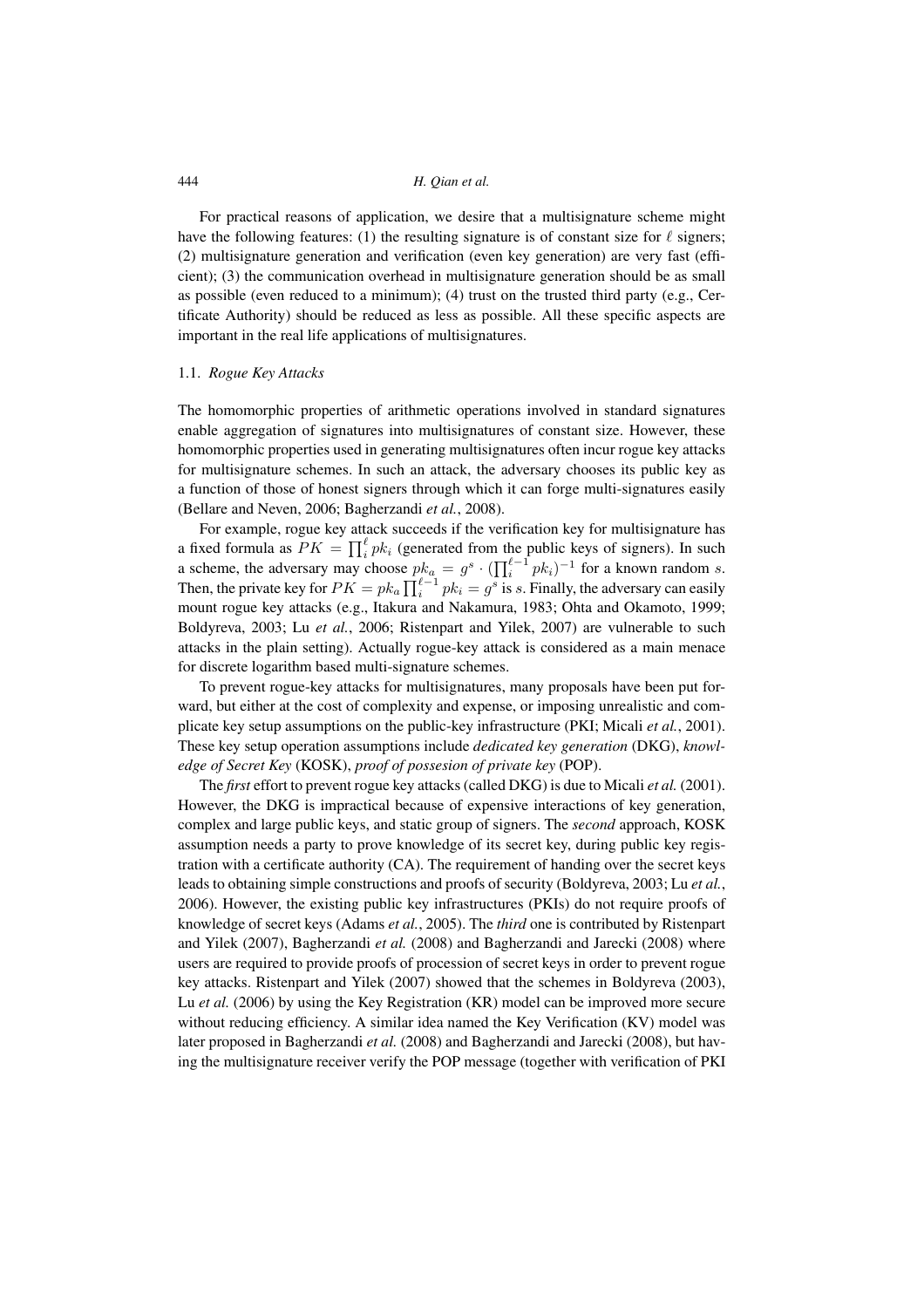certificates), instead of the CAs during the key registration. While none are initialized in the real life applications (Schaad, 2005).

We note that either the KR model or the KOSK assumption needs non-standard trust on the CAs because it requires the CAs must perform specific verifications. If a CA is corrupted then the adversary can easily forge multisignature through rogue key attacks. On the other hand, the interaction and verification during key registration also causes additional computational burden for the CAs. While the KV model causes additional computational cost of the verifier (linear to the number of signers) during the verification of a multisignature.

Obviously, it is highly interesting and desirable to provide multisignature schemes which are secure in the plain setting where no special registration process is assumed for public keys registration. Bellare and Neven formalized such a security model, called the plain public key (PPK) model and presented a scheme in such a model (Bellare and Neven, 2006), followed by Bagherzandi *et al.* (2008), Ma *et al.* (2009), Boneh *et al.* (2003). In the plain (public-key) model, there is no dedicated key generation (DKG) procedures, or well-formedness proofs accompanied to the public keys. Namely a party can obtain a certificate on an arbitrary key.

#### 1.2. *Multisignatures in the PPK Model*

Up to date there are very few multisignature schemes with provable security in the plain public key model. The first multisignature secure in the PPK model was proposed by Boneh *et al.* (2003) (for brevity BGLS), which is implied by the construction so-called aggregate signature (Bellare *et al.*, 2006) in the random oracle model (Bellare and Rogaway, 1993). The main drawback of the BGLS scheme is the high cost of verification. In fact verification of a single multisignature of the BGLS scheme requires  $\mathcal{O}(\ell)$  pairings where  $\ell$  is the number of signers participating in signing, that makes the BGLS scheme extremely impractical.

Under the DL assumption Bellare and Neven (2006), provided a concrete multisignature scheme (denoted BN) with rather an efficient verification in the PPK model. Followed the idea of Bellare and Neven (2006), a lot of *interactive* multisignature schemes are proposed (Bagherzandi *et al.*, 2008; Ma *et al.*, 2009) in the PPK model. However, the interaction is quite expensive in many important application because communicating even one bit of data may use significantly more power than executing one 32-bit instruction (Barr and Asanovic, 2003) and also in many settings, communication is not reliable, ´ and so the fewer interactions, the better.

The only known non-interactive multisignature scheme with efficient verification in the PPK model (the QX scheme) is proposed by Qian and Xu quite recently in Qian and Xu (2010). Comparing with the BGLS scheme, the QX scheme improves verification efficiency by reducing pairing computation complexity  $\mathcal{O}(\ell)$  to  $\mathcal{O}(1)$ . However, security proof of the QX scheme is even looser than that of the BN scheme (Bellare and Neven, 2006). Intuitively, a tight security (proof) means that the scheme is almost as hard to break as the underlying cryptographic problem to solve. Therefore, it is always welcome to find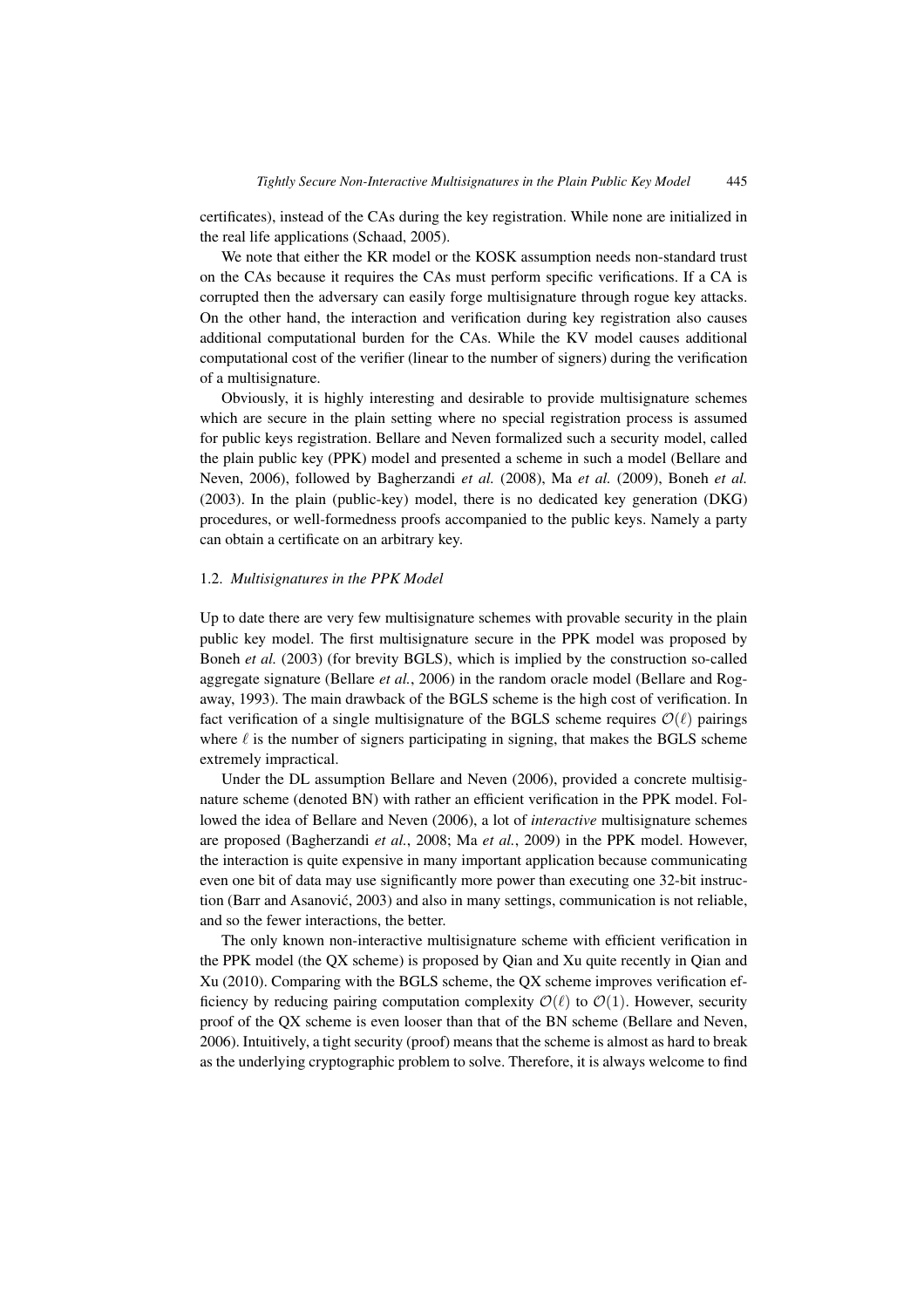a non-interactive multisignature scheme in the PPK model with more tighter security proof.

REMARK 1. For each scheme, we summarize the underlying cryptographic assumption; number of rounds of the signing protocol ("1" means non-interactive); the computational complexity for each signer (Sign); the communication cost required for the signing (Comm. Cost) ; the computational complexity for verifying a multisignature (Verify); the size of multisignature ( $\sigma$  Size). For CDH-based schemes we assume the symmetric pairing  $e: \mathbb{G} \times \mathbb{G} \longrightarrow \mathbb{G}_T$  for convenient comparison. For DL-based schemes, we assume we work over a 160-bit elliptic-curve (EC) group  $\mathbb{G}'$ . We assume the order of  $\mathbb{G}$ ,  $\mathbb{G}_T$  and  $\mathbb{G}'$  are equal (i.e.,  $p = q$ ). We denote by exp an exponentiation in group  $\mathbb{G}$  (or  $\mathbb{G}'$  and  $\mathbb{G}_T$ ) whose order is q (or p), and by mexp<sup>(t)</sup> a multi-exponentiation with t exponentiation coefficients (e.g., mexp<sup>(2)</sup> corresponds to  $g^{k_1}h^{k_2}$  for some  $g, h, k_1, k_2$ ), by  $\ell$  the number of signers, by  $l_0$  the length of hash value, by pr a bilinear pairing, by  $|\mathbb{G}|$  the bit length of the representation for elements in group  $\mathbb{G}$ , and by |p| the bits length of p. DL stands for Discrete Logarithm, CDH stands for Computational Diffie–Hellman. " $\ll$ " and " $\lt$ " means very loose security and loose security, respectively. "≈" means close security.

# 1.3. *Our Contributions*

We present a non-interactive multisignature scheme, which operates in the plain publickey model and is proven tightly-secure based on the standard CDH assumption in the random oracle model. Compared with the BGLS scheme, our scheme minimize the verification cost, by reducing  $(\ell+1)$  pairings to four pairings through pre-computation. While the BGLS scheme needs the signers' public keys to be used as prefixes to the corresponding message in the BGLS scheme, implying that verification of the BGLS multisignature needs  $(\ell + 1)$  pairings necessarily. Our improvement in verification time is substantial because one pairing costs about 6–20 exponentiations (Bellare and Neven, 2006). Given  $\ell$  signers, the verification key is fixed (consisting of  $\ell$  partial verification keys that can be derived from the public keys independently), which means that we can compute once and for all, the verification key before signing or verification.

In particular, our scheme also enjoys a tight security proof, comparing with both the BN scheme and the QX scheme. Then security parameters of our scheme could be smaller than those of both the BN scheme and the QX scheme, while preserving the same security level. Actually, our security proof shows that an adversary can at most with probability (roughly)  $\varepsilon/2$  break our multisignature scheme where  $\varepsilon$  is the upper bound of probability for breaking the underlying cryptographic problem (the CDH problem). While in the BN scheme the corresponding upper bound is roughly  $\sqrt{q_h \cdot \varepsilon}$ . Let  $q_h = 2^{80}$ ,  $q_s = 2^{40}$ ,  $\varepsilon = 2^{-80}$ , our scheme ensures 79 bits of security level, while the BN scheme (or the QX scheme) ensures at most 1 bits of security level (which is of no means in practice). Comparing with the QX scheme, our scheme also saves the mult-exponentiation in verification of a multisignature and achieves tight security as stated, but at the price of a little bit of signature expansion. Our multisignatures double that of the QX's. Detailed comparisons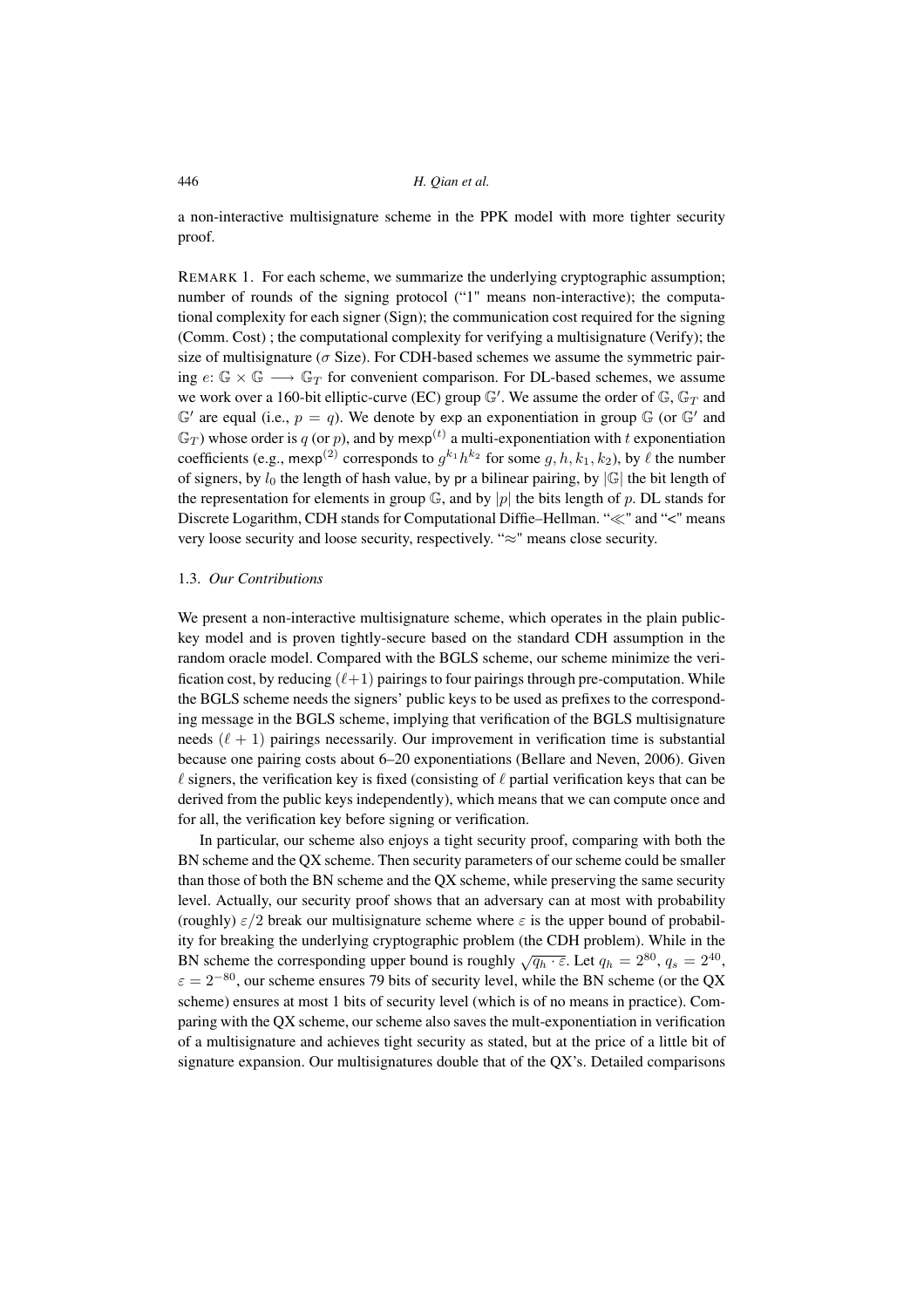| Scheme            | Assump.                  | Rounds | Sign           | Comm. cost                                                                | Verify                                   | $\sigma$ size                    |
|-------------------|--------------------------|--------|----------------|---------------------------------------------------------------------------|------------------------------------------|----------------------------------|
| ΒN                | $<$ DL                   | 3      |                | 1 exp $ \mathbb{G}'  +  q  + l_0$ 1 mexp <sup>(<math>\ell+1</math>)</sup> |                                          | $ \mathbb{G}' + q $              |
| <b>BGLS</b><br>QX | $\rm <$ CDH<br>$\ll$ CDH |        | 1 exp<br>1 exp | G <br> G                                                                  | $(\ell+1)$ pr<br>$2pr + mexp^{(\ell+1)}$ | $ \mathbb{G} $<br>$ \mathbb{G} $ |
| Ours              | $\approx$ CDH            |        | $2 \exp$       | $2  G  + 1$                                                               | 4 pr                                     | 4 G                              |

Table 1 Comparison of Multisignatures in the Plain Public Key Model

amongst our scheme, the BN scheme, the BGLS scheme and the QX scheme are depicted in Table 1.

The technique for dealing with the rogue key attack in the plain public-key model may be of independent interest since it is quite different from those of Bellare and Neven (2006). Instead of using a dynamic key with respective to messages (Bellare and Neven, 2006) as the verification key for the multisignatures, we use a combined key derived from the public keys of signers, irrelevant to messages. Therefore, we can pre-compute the verification key for any group of signers before knowing the signed messages. Such pre-computation could be done when the certificates of public keys are verified. This technique also reduces the communication rounds of multisignatures to optimal since our scheme is non-interactive. The computational cost and communication cost (the amount of data transmit in generating a single multisignature) are the same as the WMS scheme (Lu *et al.*, 2006) whose security holds under the KOSK assumption, but not secure in the PPK model. Moreover, our multisignature reaches high level of security, in fact our scheme is as secure as the Computational Diffie–Hellman (CDH) problem.

# 1.4. *Organization*

The rest of the paper is organized as follows. In Section 2 we review the definition and security model of multisignatures. In Section 3 we present our multisignature scheme, and Section 4 we analyze security of our multisignatures. In Section 5, we discuss some important features on our multisignatures. Finally, in Section 6 we conclude the paper.

# **2. Preliminaries**

We recall the basic definitions for multisignatures, then review the cryptographic complexity assumption in this section.

Before proceeding, we explain the notations as follows: If  $s$  is a binary string, then |s| denotes its length. If G is a group, then |G| denotes the bit size of its elements. If  $s_1, s_2,...$  are strings, then  $s_1||s_2||...$  denotes their concatenation. If S is a (multi)set, then  $s \stackrel{R}{\longleftarrow} S$  denotes the operation of selecting s uniformly distributed in S. We use  $L = (pk_1, \ldots, pk_\ell)$  to represent the (multi)set  $L = \{pk_1, \ldots, pk_\ell\}$  hereafter.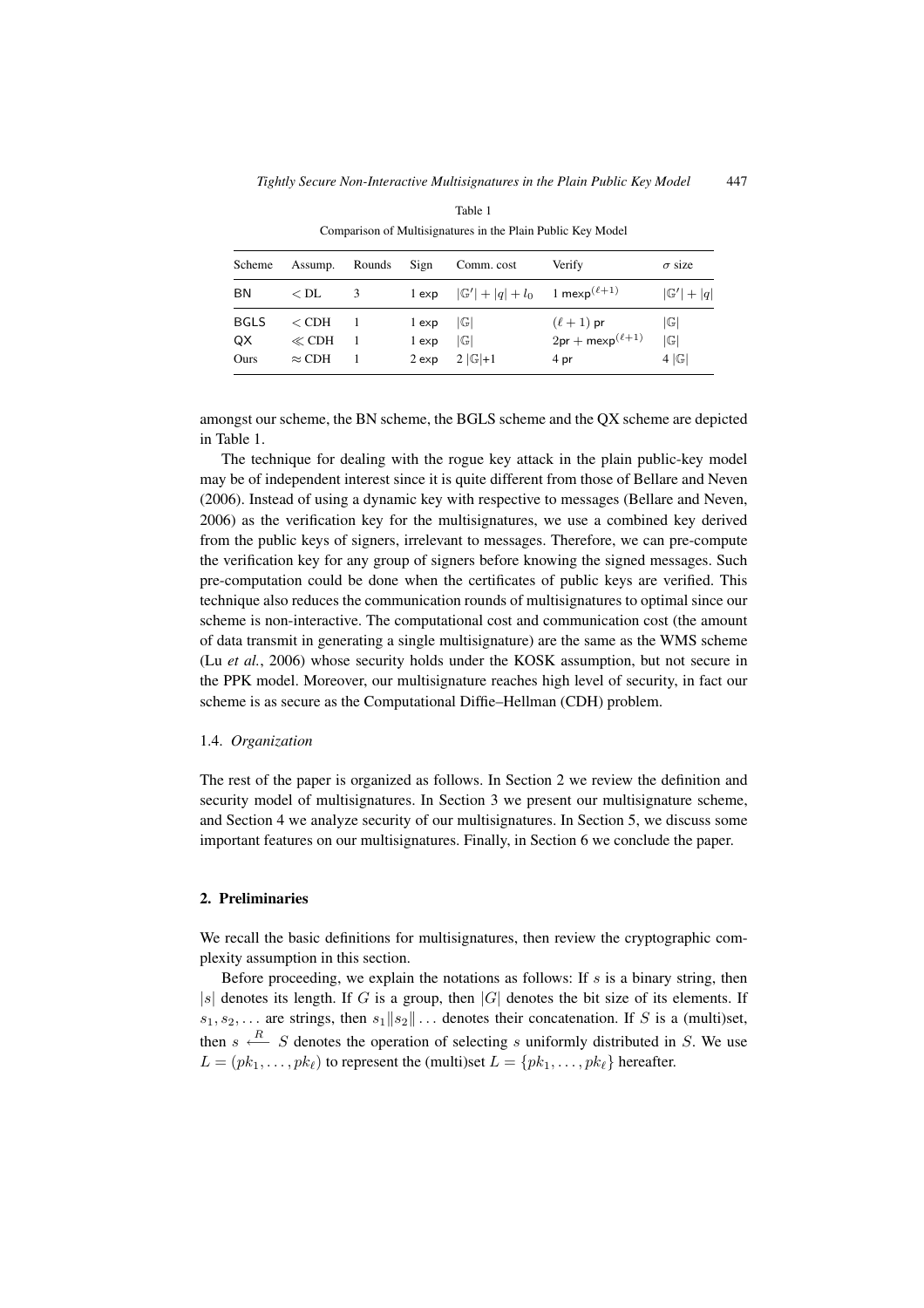#### 2.1. *Definitions of Multisignatures*

The definition of interactive multisignatures with  $\ell$  signers, each having as input its own public and private keys as well as the public keys of the other signers in the plain publickey model was first formalized in Bellare and Neven (2006). The signers interact via a protocol to generate a multisignature.

In this paper, we consider a more general case, the non-interactive variant: given the same inputs as in an interactive scheme, each signer contributes a partial signature *without* interacting with each other, and the partial signatures can be "assembled" into a multisignature by any one finally.

Formally, a non-interactive multisignature scheme  $MS = (Setup, Gen, MSign, MVf)$ consists of three algorithms and one protocol; adapted from Bellare and Neven (2006):

- Setup( $1^{\lambda}$ ): This is a randomized algorithm that takes as input a security parameter  $\lambda$  and produces a set of global public parameters pp. (This algorithm should be run by a trusted party and pp can also be viewed as a common reference string.)
- Gen(pp): This is a randomized algorithm that, on input the public parameters  $pp$ , outputs (an honest) signer i's private/public key pair  $(sk<sub>i</sub>, pk<sub>i</sub>$ ).
- MSign is a multisignature generation protocol executed by a group of players  $L$ who intend to sign the same message M (note that  $pk_i = pk_j$  for some  $i \neq j$ is allowed in the plain public-key model because one can simply claim another's public key as its own). Each signer  $P_i$  executes this protocol on public inputs  $pp$ , message M and private input  $sk_i$ , his secret key. The output of the protocol is a multisignature denoted  $\sigma$  (that can be verified under the public keys of the group L). Actually, given a partial  $\sigma_j$  (generated by  $P_j$ ) for  $j = 1, \ldots, \ell$ , any one can obtain a multisignature  $\sigma$  with respect to the public keys on L if it is a non-interactive multisignature scheme.
- MVf $(pp, M, \sigma, L)$ : Given  $L = (pk_1, \ldots, pk_\ell)$ , pp, a message M, a multisignature  $\sigma$ , this deterministic algorithm outputs 0 (reject) or 1 (accept).

We require a multisignature scheme to be *correct*, meaning that every multisignature  $\sigma$ obtained from the partial signatures of legitimate signers (according to MSign) is always accepted as valid.

Security of multisignature scheme requires that it is impossible for any adversary  $\mathcal A$  to forge a valid multisignature with respect to a new message that extends the classical security notion of digital signature scheme known as existential unforgeability under adaptively chosen-message attacks (Goldwasser *et al.*, 1988). Following Bellare and Neven (2006) and Bagherzandi *et al.* (2008), we assume that there is a single honest signer.

Unforgeability of multisignature in the plain public-key model allows the adversary to corrupt all other signers (except the honest signer) and choose their public keys arbitrarily (even to register the public key of the honest user as their own public keys), and to interact with the honest signer in any number of concurrent signing instances before outputting its forgery eventually.

Formally, we define the advantage of  $A$  against multisignature scheme MS as the probability that the experiment  $\mathrm{Exp}_{uu,cma}^{MS}(\mathcal{A})$  in Fig. 1 outputs 1. We say the adversary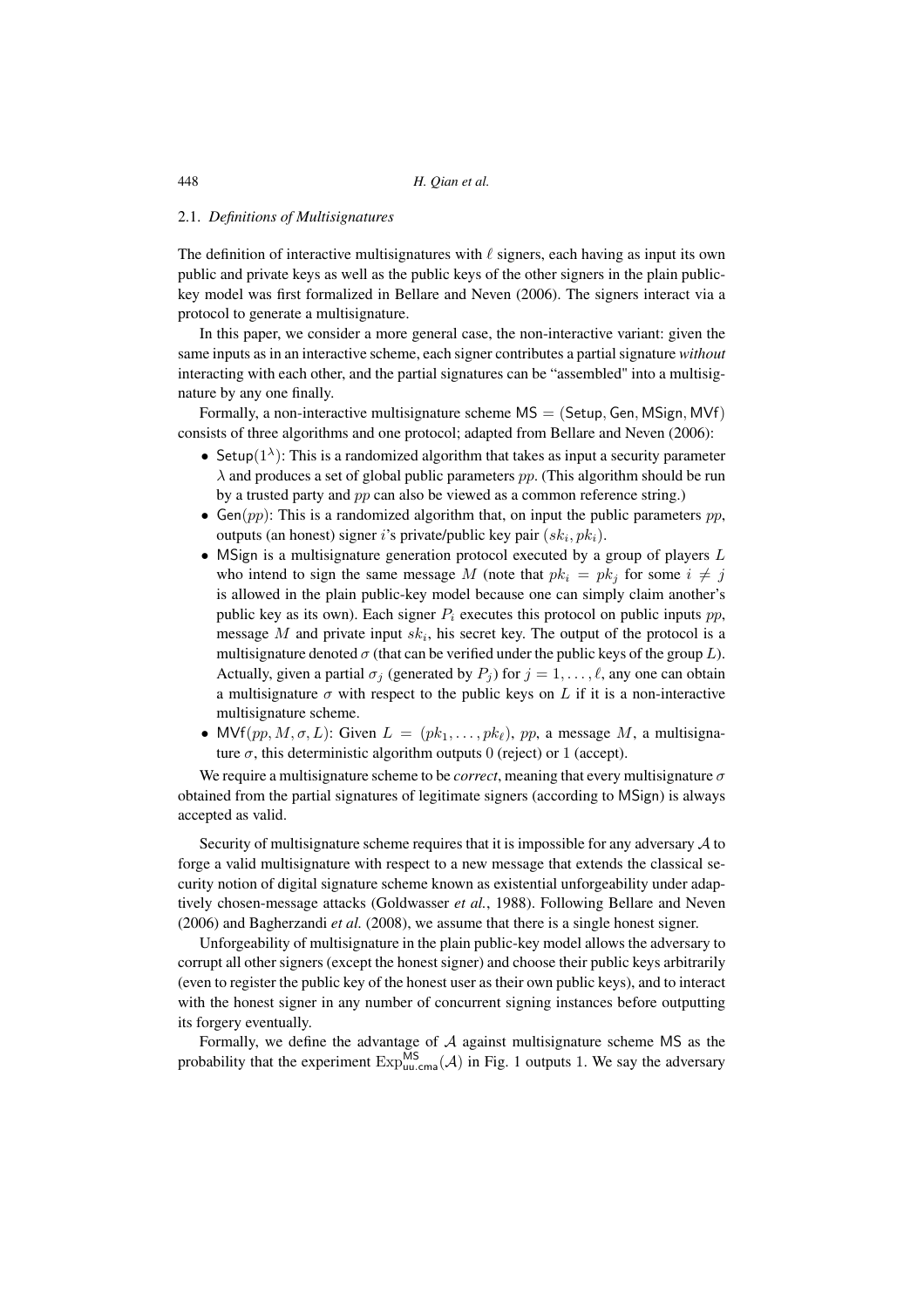| Experiment $Exp_{uu,cma}^{\text{MS}}(\mathcal{A})$ :                                                                                                                                                                                                                                                                                                            |
|-----------------------------------------------------------------------------------------------------------------------------------------------------------------------------------------------------------------------------------------------------------------------------------------------------------------------------------------------------------------|
| 1. $pp \longleftarrow$ Setup $(1^{\lambda})$ ; $(pk^{\star}, sk^{\star}) \longleftarrow$ Gen $(pp)$ ;<br>2. Run $A(pp, pk^*)$ as follows:                                                                                                                                                                                                                       |
| $A$ can choose arbitrary public key for any user, possibly as a function of the honest<br>user's public key $pk^*$                                                                                                                                                                                                                                              |
| To obtain a multisignature, A can invoke the execution of $MSign(\cdot, \cdot, \cdot)$ (concur-<br>rently) by presenting a message M and a (multi)set $L = (pk_1, \ldots, pk_n)$ for any n,<br>as long as $pk^*$ appears at least once in L. $\mathcal{M} \longleftarrow \phi$ where $\mathcal{M}$ is the set of messages<br>previously queried for signatures. |
| If the multisignature scheme uses hash functions that are treated as random oracles,<br>$A$ can submit strings and obtain their corresponding hash values.<br>3. Eventually, A outputs an alleged multisignature $\sigma^*$ on a message $M^*$ with respect to<br>$L^* = (pk_1, \ldots, pk_\ell)$ . If                                                          |
| $\mathsf{MVf}(pp, M^\star, \sigma^\star, L^\star) = 1$                                                                                                                                                                                                                                                                                                          |
| and                                                                                                                                                                                                                                                                                                                                                             |
| $(pk^* \in L^*) \wedge M^* \notin \mathcal{M} = 1$                                                                                                                                                                                                                                                                                                              |
| then return 1, otherwise 0.                                                                                                                                                                                                                                                                                                                                     |

Fig. 1. Experiment for security definition.

 $(t, q_s, q_h, \ell, \varepsilon)$ -breaks multisignature scheme MS, if it in time t, after  $q_s$  signature queries or  $q_s$  invocations of MSign( $\cdot, \cdot, \cdot$ ), and optionally  $q_h$  queries to the hash functions (if any) that are treated as random oracles, has an advantage at least  $\varepsilon$  in forging a multisignature co-signed by  $\ell$  signers, namely

 $\Pr[\mathrm{Exp}_{\mathsf{uu}.\mathsf{cma}}^{\mathsf{MS}}(\mathcal{A})=1] > \varepsilon.$ 

If there is no such adversary that  $(t, q_s, q_h, \ell, \varepsilon)$ -breaks multisignature scheme MS, we say the multisignature scheme is  $(t, q_s, q_h, \ell, \varepsilon)$ -secure.

# 2.2. *Cryptographic Complexity Assumption*

Let  $\mathbb{G}$  and  $\mathbb{G}_T$  be two (multiplicative) cyclic groups of prime order p where the group action on G and  $\mathbb{G}_T$  can be computed efficiently, g be a generator of  $\mathbb{G}$ ,  $e: \mathbb{G} \times \mathbb{G} \longrightarrow \mathbb{G}_T$ be an efficiently computable map (i.e., pairing) with the following properties:

- bilinear: for all  $(u, v) \in \mathbb{G} \times \mathbb{G}$  and  $a, b \in \mathbb{Z}_p$ ,  $e(u^a, v^b) = e(u, v)^{ab}$ ;
- non-degenerate:  $e(g, g) \neq 1$ .

For specific applications, we recommend the asymmetric setting, namely  $\mathbb{G}_1 \neq \mathbb{G}_2$  for bilinear maps (i.e.,  $e: \mathbb{G}_1 \times \mathbb{G}_2 \longrightarrow \mathbb{G}_T$ ), that allows for short signatures without sideeffect. Our scheme is also adaptable for such a setting. For more details, refer to Boneh *et al.* (2001), Galbraith *et al.* (2008).

We define the computational Diffie–Hellman problem (with pairings) as follow.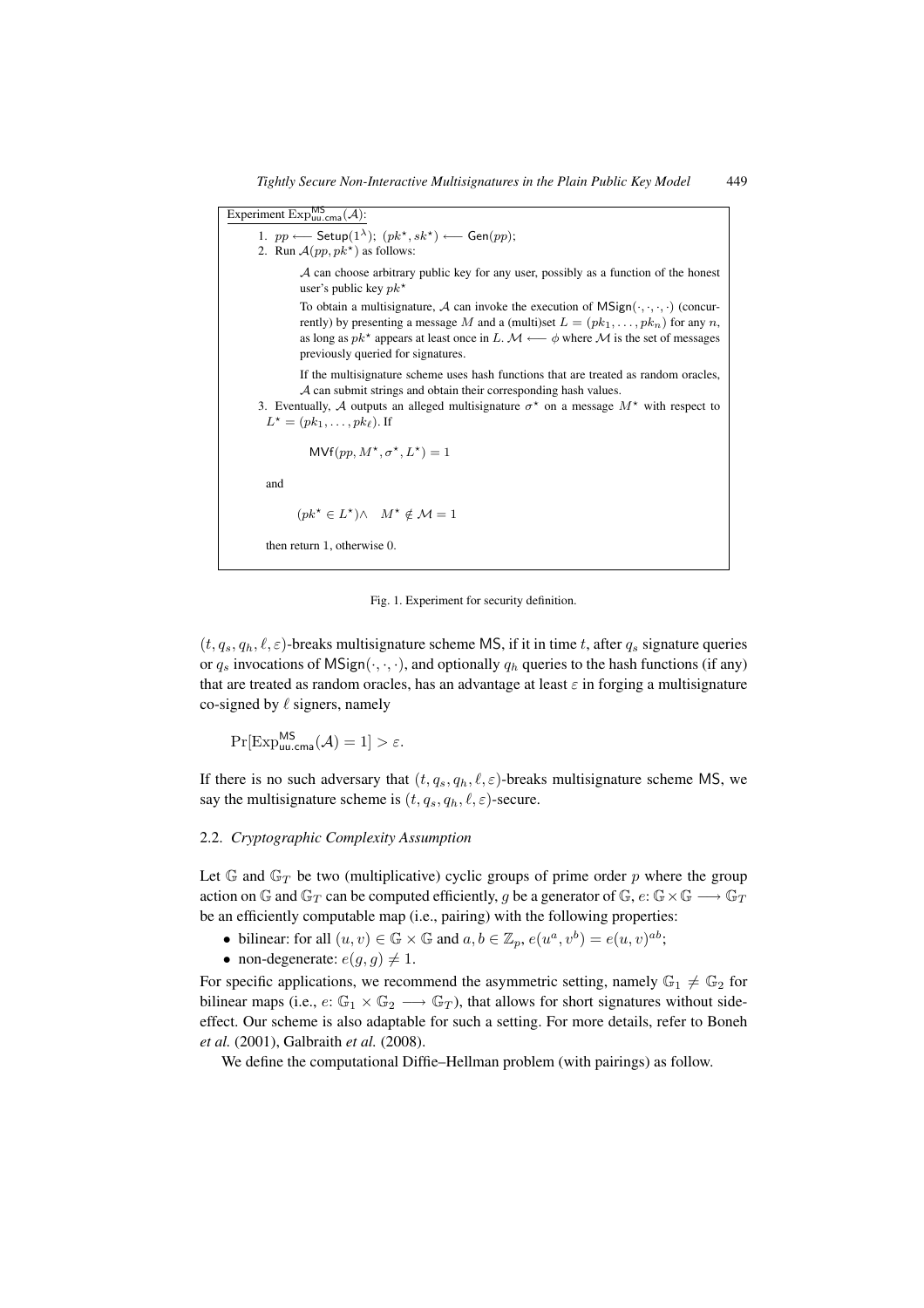DEFINITION 1. Given  $(g, g^a, h) \in \mathbb{G} \times \mathbb{G} \times \mathbb{G}$  for some random  $a \leftarrow \mathbb{Z}_p$  and random  $h$ ← $\mathbb{G}$ , find  $h^a \in \mathbb{G}$ .

Define the success probability of an algorithm  $A$  solving the CDH problem as

$$
\mathrm{Adv}_{\mathcal{A}}^{\mathrm{cdh}} \stackrel{\mathrm{def}}{=} \mathrm{Pr}\big[h^a \longleftarrow \mathcal{A}(g, g^a, h); g \xleftarrow{R} \mathbb{G}, a \xleftarrow{R} \mathbb{Z}_p, h \xleftarrow{R} \mathbb{G}\big].
$$

The probability is taken over the uniform random choice of g from  $\mathbb{G}$ , of a from  $\mathbb{Z}_p$ , of h from G, and the coin tosses of A. We say the algorithm  $A(t, \varepsilon)$ -solves the CDH problem if A runs in time at most t and  $\text{Adv}_{\mathcal{A}}^{\text{cdh}}$  is at least  $\varepsilon$ . We say the CDH problem is  $(t, \varepsilon)$ -intractable if there is no algorithm A that can  $(t, \varepsilon)$ -solve it.

# **3. Our Construction**

Our scheme uses a Waters-like signature (e.g.,  $\sigma = (sk \cdot H(m)^r, g^r)$ ) scheme to construct multisignatures, however this scheme is different from the WMS multisignature scheme in Lu *et al.* (2006) since security of our scheme is proved in the plain public key model (with random oracles) while the WMS multisignature (whose security is proved in the KOSK model) must impose additional requirement on the traditional PKIs to ensure security (e.g., it requires the CAs and users to perform specific protocols to get public key certificated).

Note that security of multisignatures in the KOSK model relies on the trust of the CAs. While security of multisignatures in the plain public key model does not. Therefore, our scheme reduces the trust of the third party (e.g., CA) because even a malicious CA can't do any harm to the honest users in our system.

Our scheme consists of the following algorithms (or protocols):

- Setup(1<sup> $\lambda$ </sup>): On input a security parameter  $\lambda$ , select global public parameters  $pp =$  $(\mathbb{G}, \mathbb{G}_T, p, g, e, H, H_m)$ , where  $H_m: \{0,1\}^* \longrightarrow \mathbb{G}$ ,  $H: \mathbb{G} \longrightarrow \mathbb{G}$  and  $H_b: \{0, 1\}^* \longrightarrow \{0, 1\}$  are secure hash functions (viewed as random oracles here). This algorithm may be run by a trust party.
- Gen(pp): On input pp, an honest user i selects random  $x_i \leftarrow Z_p$ , then sets its private/public key pair  $(sk<sub>i</sub>, pk<sub>i</sub>)$  as where

$$
sk_i = H(pk_i)^{x_i}, pk_i = g^{x_i}.
$$

 $MSign(pp, sk<sub>i</sub>, M):$  On input pp, message M, user i  $(i = 1, ..., \ell)$  executes the following:

1. Pick a random bit  $b_i = H_b(s k_i || M)$  and a random  $r \stackrel{R}{\leftarrow} \mathbb{Z}_p$  and compute

$$
s_i \longleftarrow sk_i \cdot H_m(M||b_i)^r \quad \text{and} \quad t_i \longleftarrow g^r.
$$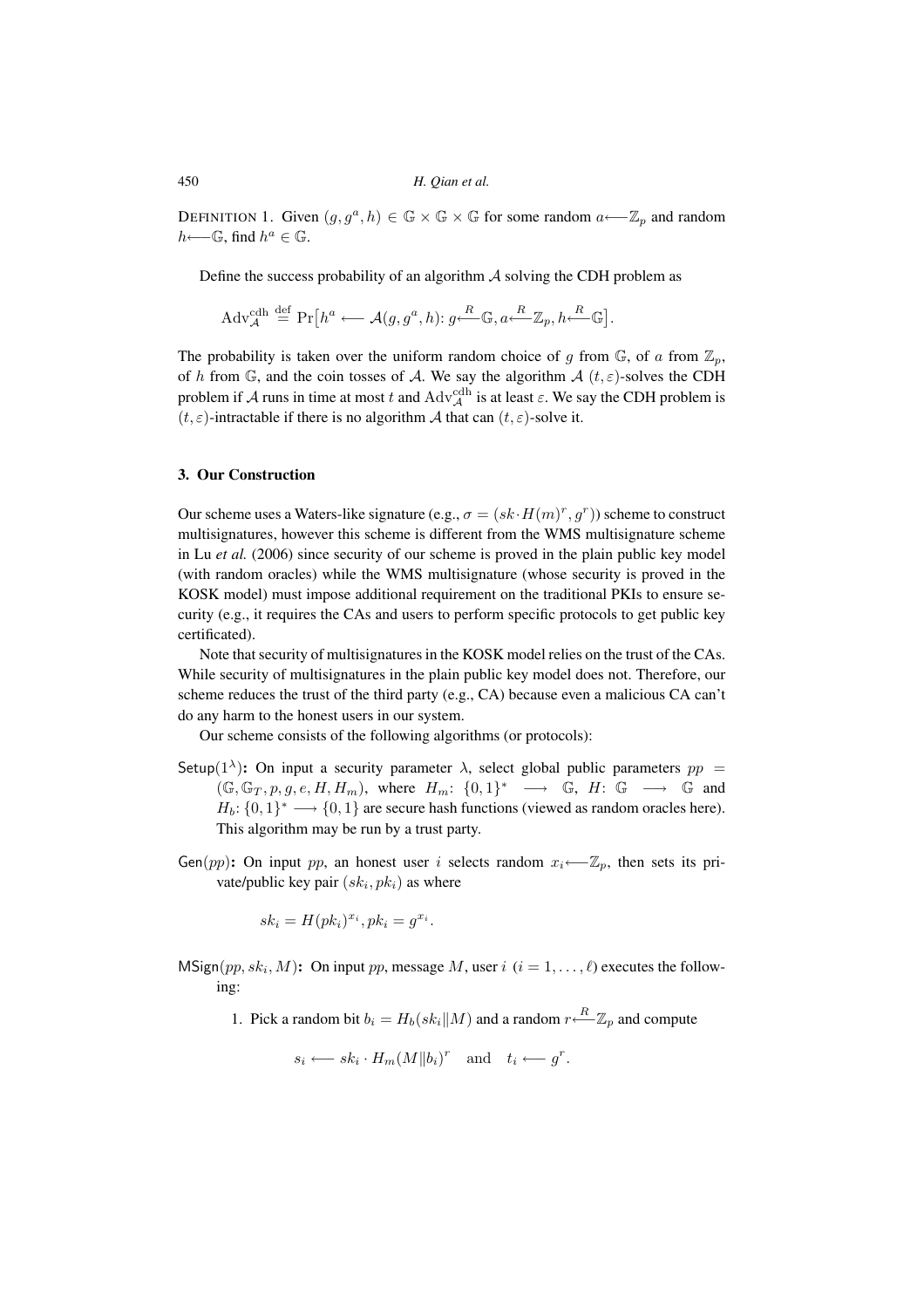2. Broadcast  $\sigma_i = (s_i, t_i, b_i)$  as the partial signature for message M (which is a standard signature already).

Given partial signatures  $\sigma_1, \ldots, \sigma_\ell$ , any one can compute the multisignature for group  $L' = (pk_1, \ldots, pk_\ell)$  as follows:

- 1. Set  $L_0 = (pk_{i_1}, \ldots, pk_{i_k})$ , where  $b_{i_c} = 0$  for  $c = 1, \ldots, k$  and  $L_1 =$  $(pk_{j_1}, \ldots, pk_{j_n})$ , where  $b_{j_d} = 0$  for  $d = 1, \ldots, n$  ( $\ell = n + k$ ).
- 2. Compute

$$
\sigma^{0} = \bigotimes_{c=1}^{k} \sigma_{i_c} = \bigg(\prod_{c=1}^{k} s_{i_c}, \prod_{c=1}^{k} t_{i_c}\bigg)
$$

and

$$
\sigma^1 = \bigotimes_{d=1}^n \sigma_{j_d} = \bigg(\prod_{d=1}^n s_{j_d}, \prod_{d=1}^n t_{j_d}\bigg).
$$

3. Output  $\sigma = (\sigma^0, \sigma^1)$  (and as well as  $L = (L_0, L_1)$ , M) as the multisignature.

 $\text{MVf}(pp, M, \sigma, L)$ : Given pp,  $L = (L_0, L_1)$ , message M, and an alleged multisignature  $\sigma = (\sigma^0, \sigma^1)$  where  $\sigma^0 = (s^0, t^0), \sigma^1 = (s^1, t^1)$ , a verifier accepts the multisignature if both

$$
e(s^{0}, g) = e(H_m(M||0), t^{0}) \cdot \prod_{pk_i \in L_0} A_i,
$$

and

$$
e(s^1, g) = e(H_m(M||1), t^1) \cdot \prod_{pk_i \in L_1} A_i,
$$

where  $A_i = e(H(pk_i), pk_i)$  and rejects otherwise.

The scheme is *correct* because both

$$
e(s^{0}, g) = e\left(\left(\prod_{pk_{i} \in L_{0}} H(pk_{i})^{x_{i}}\right) \cdot H_{m}(M||0)^{r}, g\right)
$$
  

$$
= e\left(H_{m}(M||0)^{r}, g\right) \cdot \prod_{pk_{i} \in L_{0}} e\left(H(pk_{i}), g^{x_{i}}\right)
$$
  

$$
= e\left(H_{m}(M||0), t^{0}\right) \cdot \prod_{pk_{i} \in L_{0}} e\left(H(pk_{i}), pk_{i}\right)
$$
  

$$
= e\left(H_{m}(M||0), t^{0}\right) \cdot \prod_{pk_{i} \in L_{0}} A_{i},
$$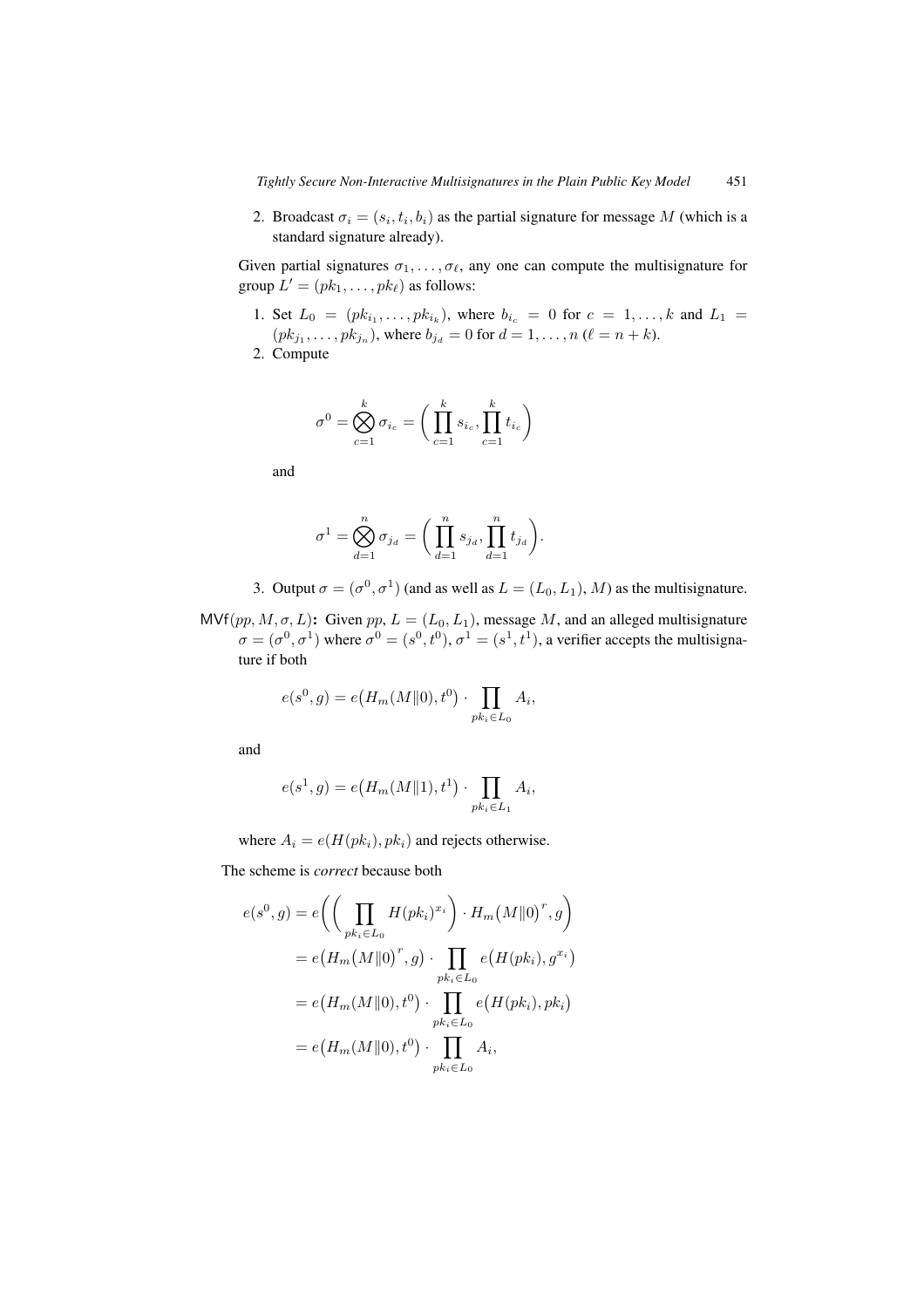and

$$
e(s^1, g) = e\left(\left(\prod_{pk_i \in L_1} H(pk_i)^{x_i}\right) \cdot H_m(M||1)^r, g\right)
$$
  
=  $e\left(H_m(M||1)^r, g\right) \cdot \prod_{pk_i \in L_1} e\left(H(pk_i), g^{x_i}\right)$   
=  $e\left(H_m(M||1), t^1\right) \cdot \prod_{pk_i \in L_1} e\left(H(pk_i), pk_i\right)$   
=  $e\left(H_m(M||1), t^1\right) \cdot \prod_{pk_i \in L_1} A_i$ 

hold.

REMARK 2. In our scheme, we divide the group of signers  $L$  into two sub groups  $(L_0, L_1)$  that indicates the random bit used by each group of signers. While in verification of a multisignature, it seems to compute  $A_i = e(H(pk_i), pk_i)$  necessary which needs one pairing computation. While this computation is once for all and can be finished when checking the validity of the public key certificates of signers. Therefore this computation of pairing can be saved through pre-computation before performing multisignature verification since  $A_i$  is independent from the content of messages. Comparing with those in the plain public key model (Bellare and Neven, 2006; Bagherzandi *et al.*, 2008), our multisignature scheme is one of the most efficient scheme in verification since our scheme achieves  $\mathcal{O}(1)$ -verification (respective to pairing computations) through precomputation. Surely, by using such a technique, our multisignatures can be verified online.

REMARK 3. As in many applications, signers might not know who (included  $L$ ) are going to sign the message  $M$ , it is also interesting to find a proper multisignature scheme that can be applied to this situation. Our scheme achieve such a useful feature indeed. Therefore, it security only prevents forgery on a new message (Lu *et al.*, 2006; Ristenpart and Yilek, 2007), not a pair of message/signers as those in Bellare and Neven (2006), However, it can be realized if we replace the message 'M' by 'M||L' as note by Bagherzandi *et al.* (2008).

## **4. Security of Our Multisignatures**

In this section we first explain the techniques of our proof and then present our proof in the random oracle model for the construction.

# 4.1. *Our Proof Technique*

Our construction results in a tight security reduction by using the approaches from Katz and Wang (2003). In the following proof we assume that the adversary attacks the first signer with  $pk_1$  without loss of generosity.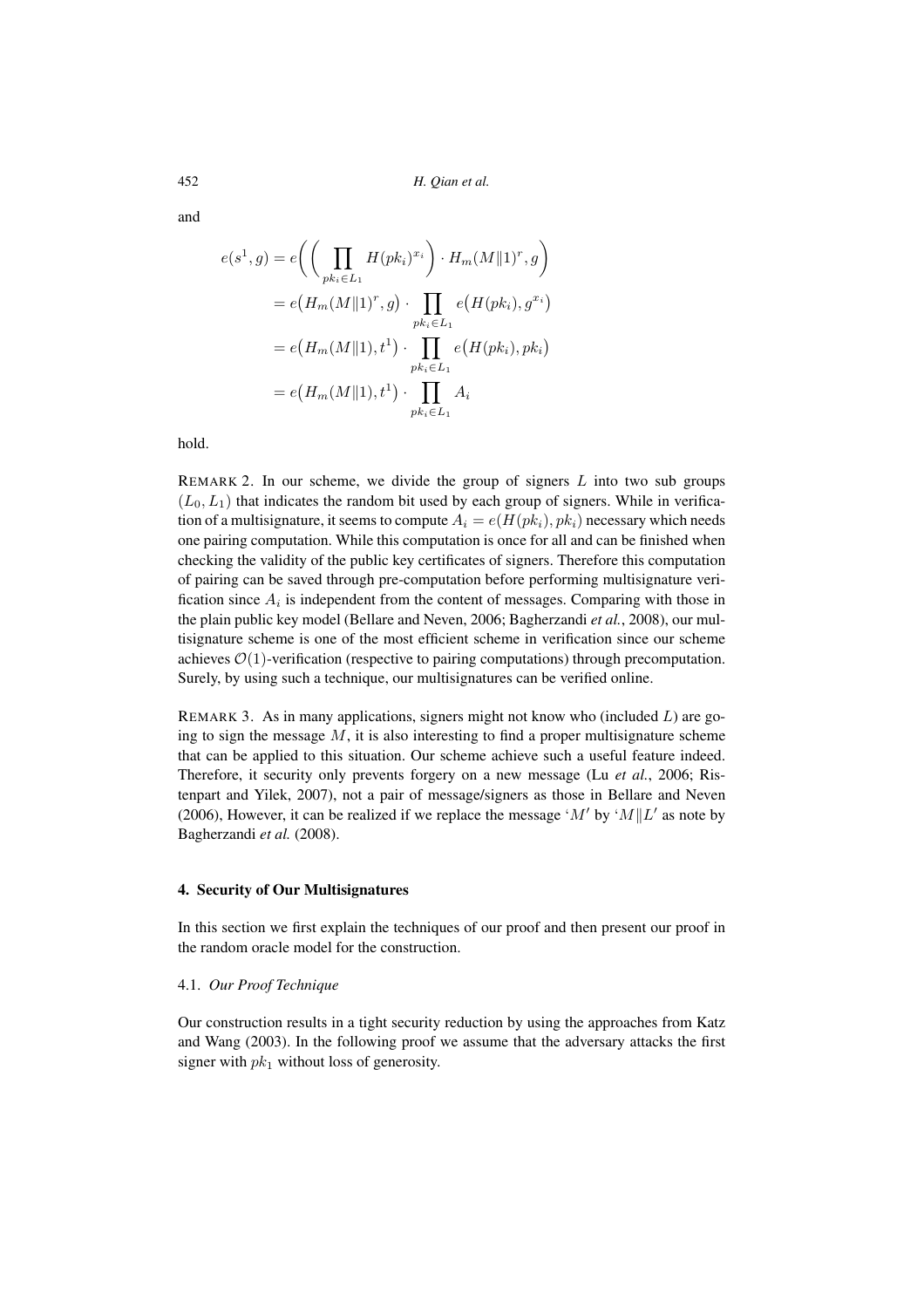In the construction of our scheme, each signer participating in the multisigning protocol  $MSign(pp, sk_i, M)$  only generates a signature related to a *fixed* bit b (determined by the secret key sk and the message  $M$ ) if he/she is given a message  $M$ . Thus we should simulates such a multi-signing oracle to respond the queries, namely we *only* respond with a partial signature  $\sigma_1$  with  $b = 1 - \beta$  for message M where  $\beta$  is determined when the adversary queries the random oracle  $H_m(\cdot||M)$ . However, for the random oracle  $H_m(\cdot)$ , we must answer the queries for both  $H_m(0||M)$  and  $H_m(1||M)$ . Therefore, we provide perfect simulations for all the oracles.

Finally, when an adversary outputs a forgery that with a multisignature  $\sigma = (\sigma^0, \sigma^1)$ for  $L_0$  and  $L_1$ , then either  $pk_1 \in L_0$  or  $pk_1 \in L_1$  must hold. Without loss of generosity we assume that  $pk_1 \in L_{b'}$  for  $b' \in \{0, 1\}$ . Thus we can conclude that either  $b' = \beta$  or  $b' = 1 - \beta$  and each case happens with the same probability  $\frac{1}{2}$  since  $\beta$  is perfectly hidden from the adversary (not determined by any previous queried information) as stated in Katz and Wang (2003). If  $b' = \beta$ , we will show that one can extract  $h^a$  for given the forgery and  $(g, g^a, h)$ , solving the Computational Diffie–Hellman problem, otherwise not.

## 4.2. *Security*

We state the result of security for our multisignature scheme in the following theorem.

**Theorem 1.** If there is an algorithm A in the random oracle model that  $(t, q_s, q_h, \ell, \varepsilon)$ *breaks our scheme, then there is an algorithm B that*  $(t', \varepsilon')$ -solves the CDH problem, *where*

$$
t' = t + \mathcal{O}(2q_h + 2q_s + 2\ell + 1) \cdot T_e,
$$

*and*

$$
\varepsilon'=\frac{\varepsilon}{2}.
$$

 $T_e$  *is the running-time of exponentiation in*  $\mathbb{G}$ *,*  $q_h$  *and*  $q_s$  *are the bound of two hash queries to*  $H_m$ ,  $H$  *and signature queries, respectively.* 

*Proof.* The strategy of our proof is to construct algorithm  $\beta$  that solves the computational Diffie–Hellman problem, by utilizing algorithm  $\mathcal A$  which  $(t, q_s, q_h, \ell, \varepsilon)$ -breaks our multisignature scheme where  $q_h = q_H + q_{H_m}$  is the total number of hash queries.

Suppose B is given  $(g, g^a, h) \in \mathbb{G} \times \mathbb{G} \times \mathbb{G}$  for random numbers  $a \leftarrow \mathbb{Z}_n$ ,  $h \leftarrow \mathbb{G}$ , and asked to find  $h^a$ . Without loss of generality, assume user 1 is the honest signer. B simulates the random oracles  $H_m(\cdot)$  and  $H(\cdot)$ , the signature oracle  $\mathcal{O}_{\text{MSign}}(pp, pk^*, M, L)$  for providing user 1's partial signatures valid under the public key  $pk^* \stackrel{\text{def}}{=} pk_1 = g^{x_1} \stackrel{\text{def}}{=} g^a$ with  $x_1 \stackrel{\text{def}}{=} a$  unknown to  $\mathcal{B}$ .

**Setup.** B gives A the public key  $pk^* = g^a$  and other public parameters (G, G<sub>T</sub>, e, H<sub>m</sub>(·),  $g, H(·)$ ).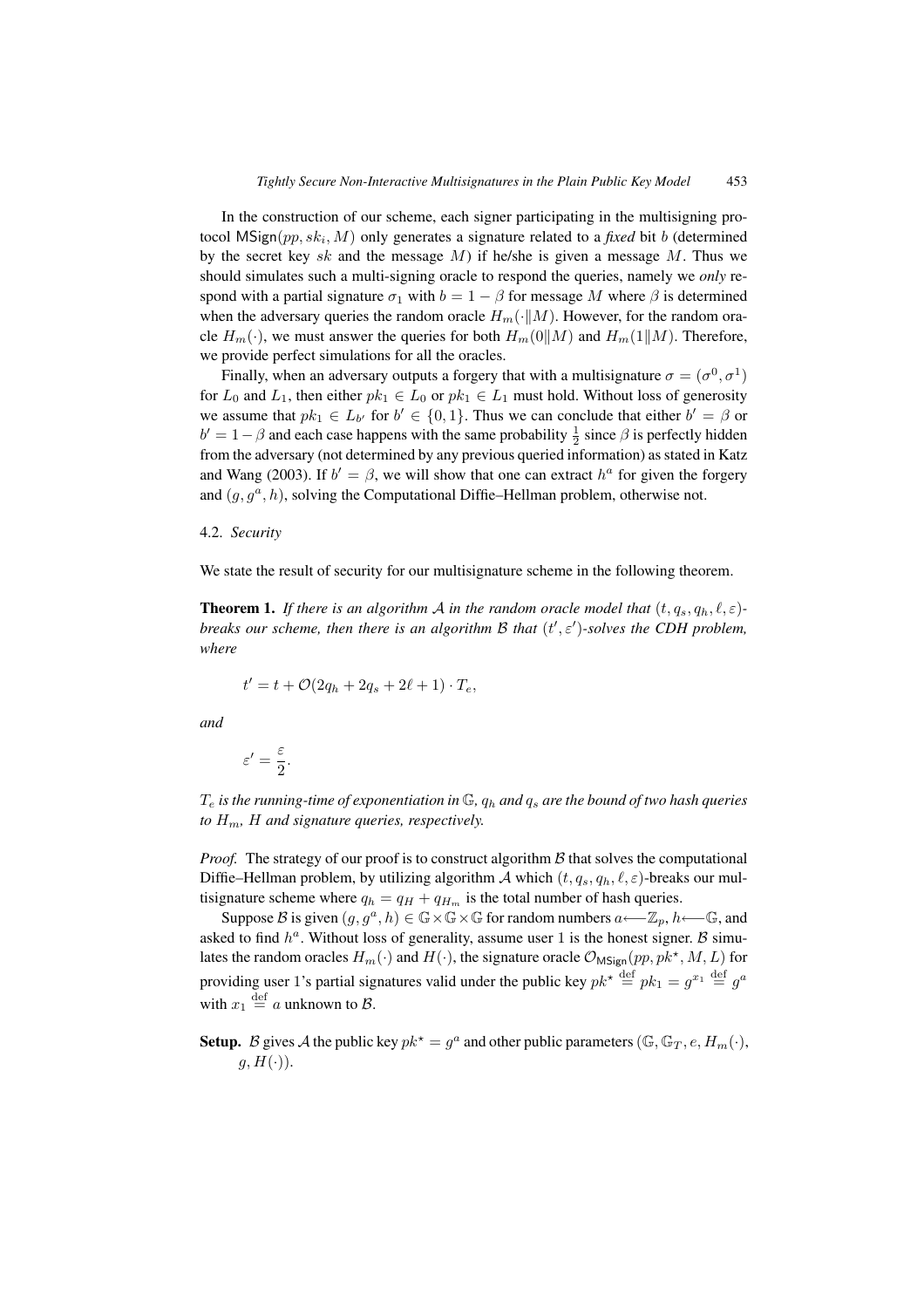- $H_m(M||b)$ **-***Queries*. B responds to queries to random oracle  $H_m(\cdot)$  as follows: If there is a tuple  $(M,\beta,r,r',H_m(M\|0),H_m(M\|1))$  already in the  $H_m$ -list which is initially empty, return  $H_m(M||b)$ ; otherwise, execute the following.
	- 1. Choose two random numbers  $r, r' \longleftarrow \mathbb{Z}_p$ , a random bit  $\beta \longleftarrow \{0, 1\};$
	- 2. Set  $H_m(M||\beta) = g^r$  and  $H_m(M||1 \beta) = h \cdot g^{r'}$ ;
	- 3. Add  $(M, \beta, r, r', H_m(M||0), H_m(M||1))$  to the  $H_m$ -list;
	- 4. Return  $H_m(M||b)$ .
- $H(X)$ -*Queries*. B initializes an H-list which only has  $(pk^{\star}, h \cdot g^{k}, k)$  for  $k \stackrel{R}{\longleftarrow} \mathbb{Z}_p$ , by setting  $H(pk^*) = h \cdot g^k$  and then executes as follows: If  $(X, H(X), k)$  has been defined, return  $H(X)$ ; otherwise choose  $k \stackrel{R}{\longleftarrow} \mathbb{Z}_p$ , return  $H(X) = g^k$  and add  $(X, H(X), k)$  to the H-list.

Note that if the argument of the query cannot be parsed as  $X \in \mathbb{G}$ , B simply returns a random element of G, while preserving consistency if the same query has been asked before.

 $\mathcal{O}_{\text{MSign}}(pp, pk^*, M)$ -*Queries*. *B* proceeds as follows:

1. Find  $(M, \beta, r, r', H_m(M||0), H_m(M||1))$  in the  $H_m$ -list (where  $H_m(M||\beta)$  =  $g^r$  and  $H_m(M||1 - \beta) = h \cdot g^{r'}$ ).

Without loss of generosity, we assume that  $A$  has asked the corresponding hash values; otherwise  $\beta$  just acts as if it is responding to the hash queries to  $H_m(\cdot)$ .

2. Randomly choose  $\alpha$  from  $\mathbb{Z}_p$  and compute

$$
s_1 = (g^a)^{k-r'} (hg^{r'})^{\alpha}
$$
  
\n
$$
= \frac{g^{ak}}{g^{ar'}} (hg^{r'})^{\alpha}
$$
  
\n
$$
= \frac{(hg^k)^a}{(hg^{r'})^a} \cdot (hg^{r'})^{\alpha}
$$
  
\n
$$
= (hg^k)^a \cdot (hg^{r'})^{\alpha-a}
$$
  
\n
$$
= (hg^k)^{x_1} (hg^{r'})^{\alpha-x_1}
$$
  
\n
$$
= H(pk_1)^{x_1} H_m(M \parallel 1 - \beta)^{\alpha-x_1}
$$
  
\n
$$
= H(pk_1)^{x_1} H_m(M \parallel 1 - \beta)^{\gamma},
$$
  
\n
$$
t_1 = g^{\gamma} = g^{\alpha} (g^{x_1})^{-1} = g^{\alpha} (g^a)^{-1},
$$
  
\n
$$
b_1 = 1 - \beta,
$$

where  $\gamma = \alpha - a = \alpha - x_1$ . 3. Output  $\sigma_1 = (s_1, t_1, b_1)$ .

Note that  $\sigma_1 = (s_1, t_1, b_1)$  is valid because  $\gamma$  is random (due to the randomness of  $\alpha$ ).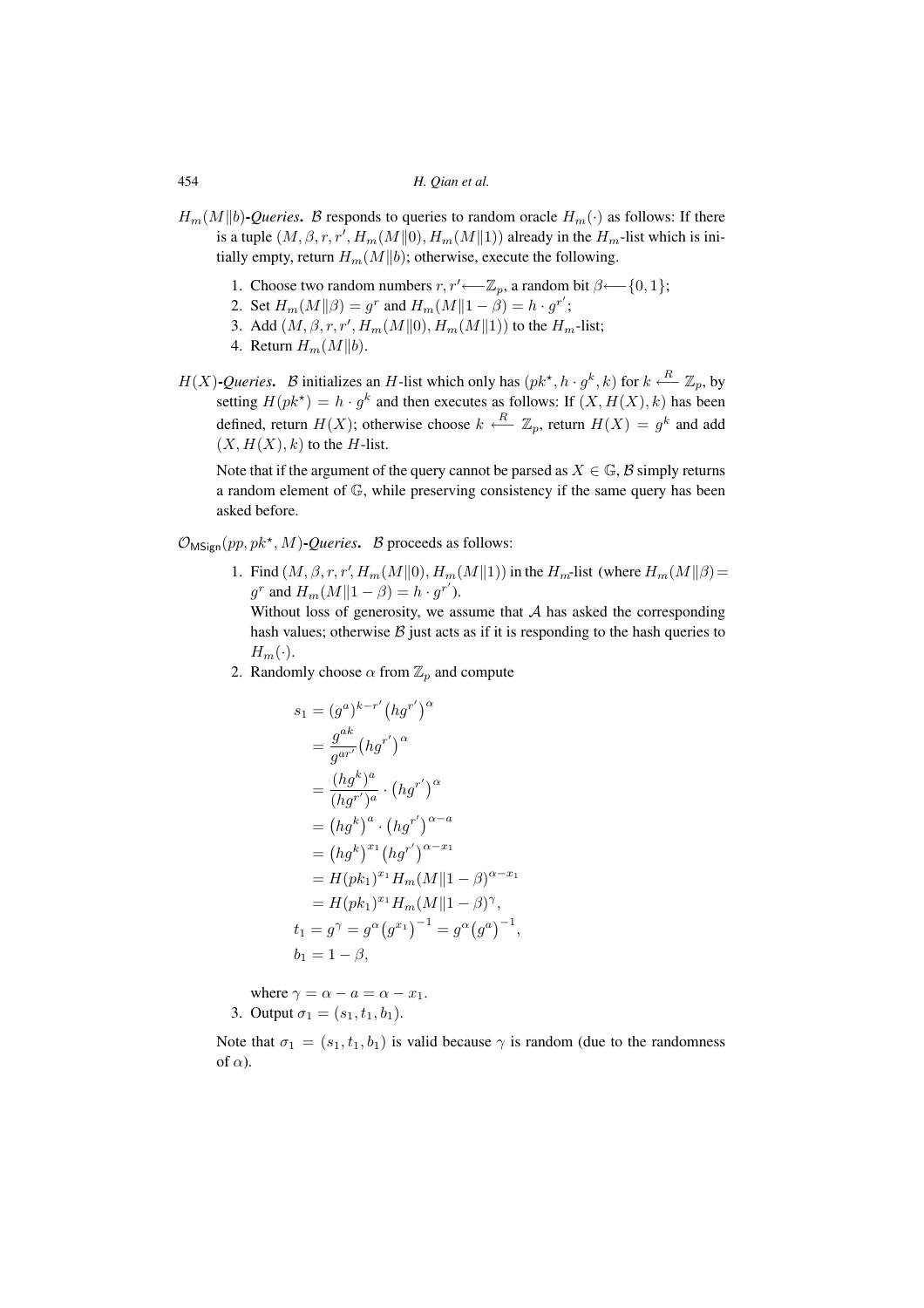**Output**  $h^a$ . Eventually A outputs a multisignature forgery  $\sigma = (\sigma^0, \sigma^1)$  where  $\sigma^0 =$  $(s^0, t^0)$  and  $\sigma^1 = (s^1, t^1)$ , on message  $M^*$  with respect to  $L_0 = (pk_{i_1}, \ldots, pk_{i_k})$ where  $b_{i_c} = 0$  for  $c = 1, \ldots, k$  and  $L_1 = (pk_{j_1}, \ldots, pk_{j_n})$  where  $b_{j_d} = 0$  for  $d = 1, \ldots, n$  ( $\ell = n + k$ ). Since it is a valid forgery we know  $M^* \notin \mathcal{M}$  (the set of previously queried messages for partial signatures from user 1). Then, it follows that for some  $\gamma^0, \gamma^1 \in \mathbb{Z}_p$ ,

$$
s^{0} = \left(\prod_{c=1}^{k} H(pk_{i_c})^{x_{i_c}}\right) \cdot H_m\left(M^{\star} \| 0\right)^{\gamma^0}, \quad t^{0} = g^{\gamma^0},
$$

and

$$
s^{1} = \left(\prod_{d=1}^{n} H(pk_{j_{d}})^{x_{j_{d}}}\right) \cdot H_{m}(M^{\star} \| 1)^{\gamma^{1}}, \quad t^{1} = g^{\gamma^{1}}.
$$

Then, B executes the following to compute  $h^a$ :

- 1. Find  $(M^*, \beta, r^*, r', H_m(M^* \| 0), H_m(M^* \| 1))$  in the  $H_m$ -list,
- 2. Let  $L_{\beta} = (pk_1, pk_{f_2}, \dots, pk_{f_w})$  where  $w \in [1, \ell]$  (and  $pk_{f_1} = pk_1$ ).
- 3. If  $pk_1 \notin L_\beta$ , abort; otherwise perform additional queries  $H(pk_{f_i})$  for  $i = 1, \ldots, w$ , making sure that  $H(pk_{f_i})$  (for  $i = 2, \ldots, w$ ) are defined.
- 4. Let  $\Delta$  be the number of public keys  $\{pk_{f_i}\}\$  such that

$$
pk_{f_i} = pk_1
$$

for  $i = 1, \ldots, w$ .

5. Compute and output

$$
h^{a} = \left( \left( s^{\beta} \right) \cdot \left( t^{\beta} \right)^{-r^{*}} \cdot \prod_{pk_{f_{i}} \in L_{\beta} \wedge pk_{f_{i}} \neq pk_{1}} pk_{f_{i}}^{-k_{f_{i}}} \cdot \left( g^{a} \right)^{-k_{1} \Delta} \right)^{\Delta^{-1}}.
$$
\n(1)

This is correct because

$$
(s^{\beta}) \cdot (t^{\beta})^{-r^{*}} \cdot \left(\prod_{pk_{f_i} \in L_{\beta} \wedge pk_{f_i} \neq pk_1} pk_{f_i}^{k_{f_i}}\right)^{-1} \cdot (g^a)^{-k_1 \Delta}
$$
  

$$
= (s^{\beta}) \cdot (g^{-r^{*}})^{\gamma^{\beta}} \cdot \left(\prod_{pk_{f_i} \in L_{\beta} \wedge pk_{f_i} \neq pk_1} (g^{k_{f_i}})^{x_{f_i}}\right)^{-1} \cdot (g^a)^{-k_1 \Delta}
$$
  

$$
= (s^{\beta}) \cdot H_m(M^* \parallel \beta)^{-\gamma^{\beta}} \left(\prod_{pk_{f_i} \in L_{\beta} \wedge pk_{f_i} \neq pk_1} H(pk_{f_i})^{x_{f_i}}\right)^{-1} \cdot (g^a)^{-k_1 \Delta}
$$
  

$$
= \prod_{pk_{f_i} = pk_1} H(pk_{f_i})^{x_{f_i}} \cdot (g^a)^{-k_1 \Delta}
$$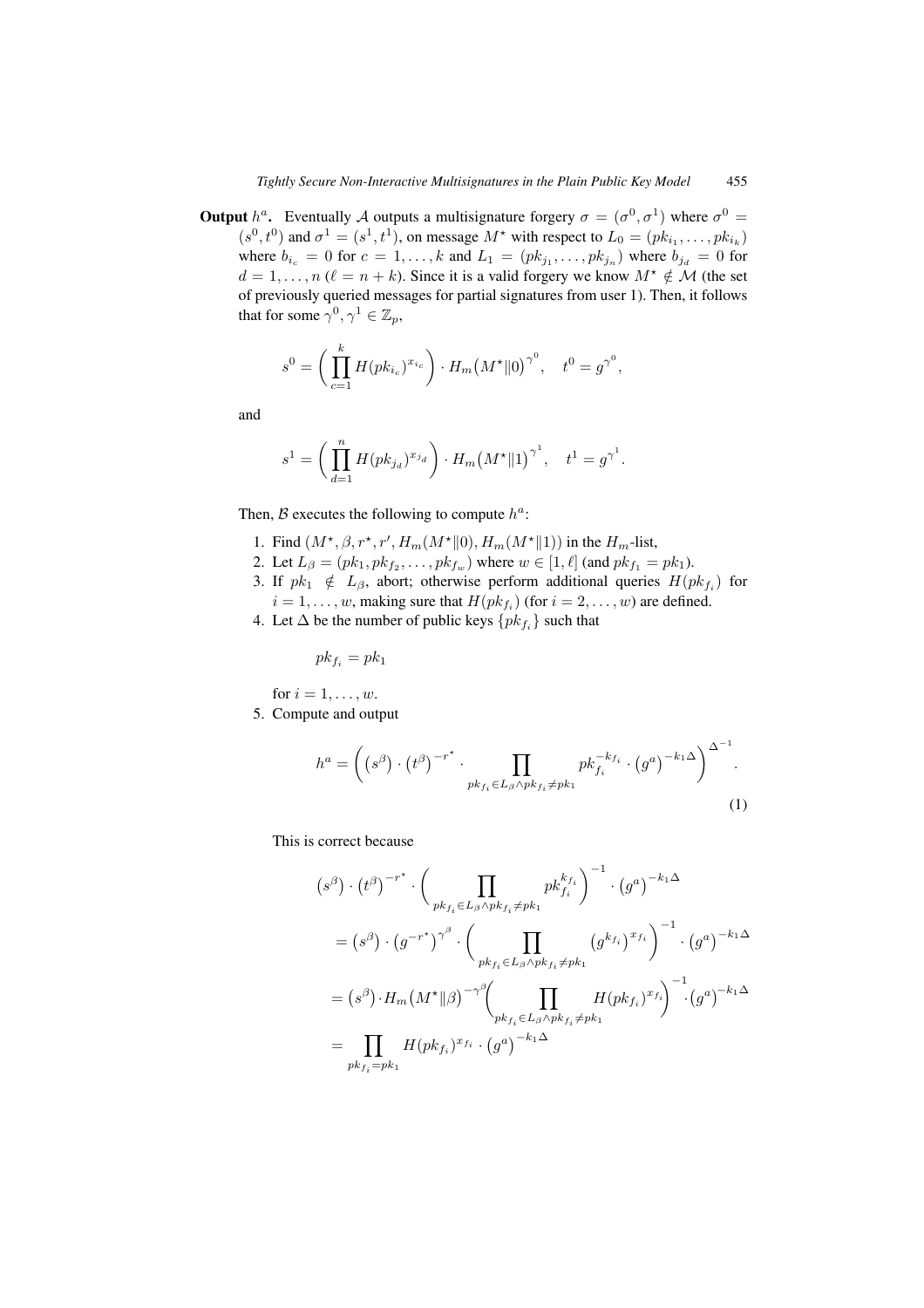$$
= ((hg^{k_1})^{x_1})^{\Delta} \cdot (g^{x_1})^{-k_1 \Delta}
$$
  
=  $h^{a\Delta}$ , (2)

where  $H(pk_{f_i}) = g^{kf_i}$  for  $pk_{f_i} \neq pk_1$  and  $x_1 = a$ .

In the simulation, B perfectly simulates the random oracle  $H_m(\cdot)$ ,  $\mathcal{O}_{\mathsf{MS}(m)}(\cdot, \cdot, \cdot)$ . Therefore,  $A$ 's view is identical to that in the real world with random oracles. However, when the adversary A finally outputs the valid forgery,  $\beta$  can succeed in outputting  $h^a$ solving the Diffie–Hellman problem with probability  $\frac{1}{2}$ . This is true because the probability of  $pk_1 \in L_\beta$  is  $\frac{1}{2}$  since  $\beta$  is perfectly hidden from A as stated in Katz and Wang (2003).

Therefore, B succeeds in solving the CDH problem (i.e., outputting  $h^a$ ) with probability

$$
\varepsilon_{\mathcal{B}} = \frac{\varepsilon_{\mathcal{A}}}{2}.\tag{3}
$$

Finally, for the running-time of B, we take into account the running-time t of A, the exponentiations on hash queries  $A$  made, and the linear number of exponentiations in each signing query and  $2\ell + 1$  exponentiation on extracting  $h^a$ . This takes time at most  $t + \mathcal{O}(2q_h + 2q_s + 2\ell + 1) \cdot T_e$ , where  $T_e$  is running-time of exponentiation and  $q_h$ ,  $q_s$ are the number of hash queries to  $H_m$  and signature queries  $\mathcal{O}_{MSign}(\cdot, \cdot, \cdot)$ , respectively.

# **5. Interesting Feature and Application**

An interesting feature of our multisignatures is that our scheme achieves the round optimality of communication. Namely, the generation of multisignatures is non-interactive, this feature is also very useful for applications in some special networks. In Bellare and Neven's multisignature scheme (Bellare and Neven, 2006) and those of Bagherzandi *et al.* (2008), Ma *et al.* (2009), the multisignature generation requires a network to be a complete graph where any two nodes of the network are bidirectionally connected (messages can be sent in either direction). In fact, assuming the signers are connected to each other via point-to-point links over which they can send messages actually is necessary when multisignature generation needs more than one round of interaction.

On the contrary, our schemes can work on the networks with incomplete graphs because the way we generate multisignatures 'non-interactively'. Thus, our scheme does not need to assume that the signers are connected to each other via point-to-point links bidirectionally.

Consider the following scenario described in Fig. 2, suppose there are five signers over the network and each can only send messages to other signers according to the arrows' direction with  $A \longrightarrow C, B \longleftrightarrow C, D \longrightarrow C, F \longrightarrow C, F \longleftrightarrow G$  and  $E \longrightarrow D$ . Our question is how A, B, C, D, E, F and G can *generate a multisignature over such a network*. Obviously, those multisignature schemes with multiple rounds of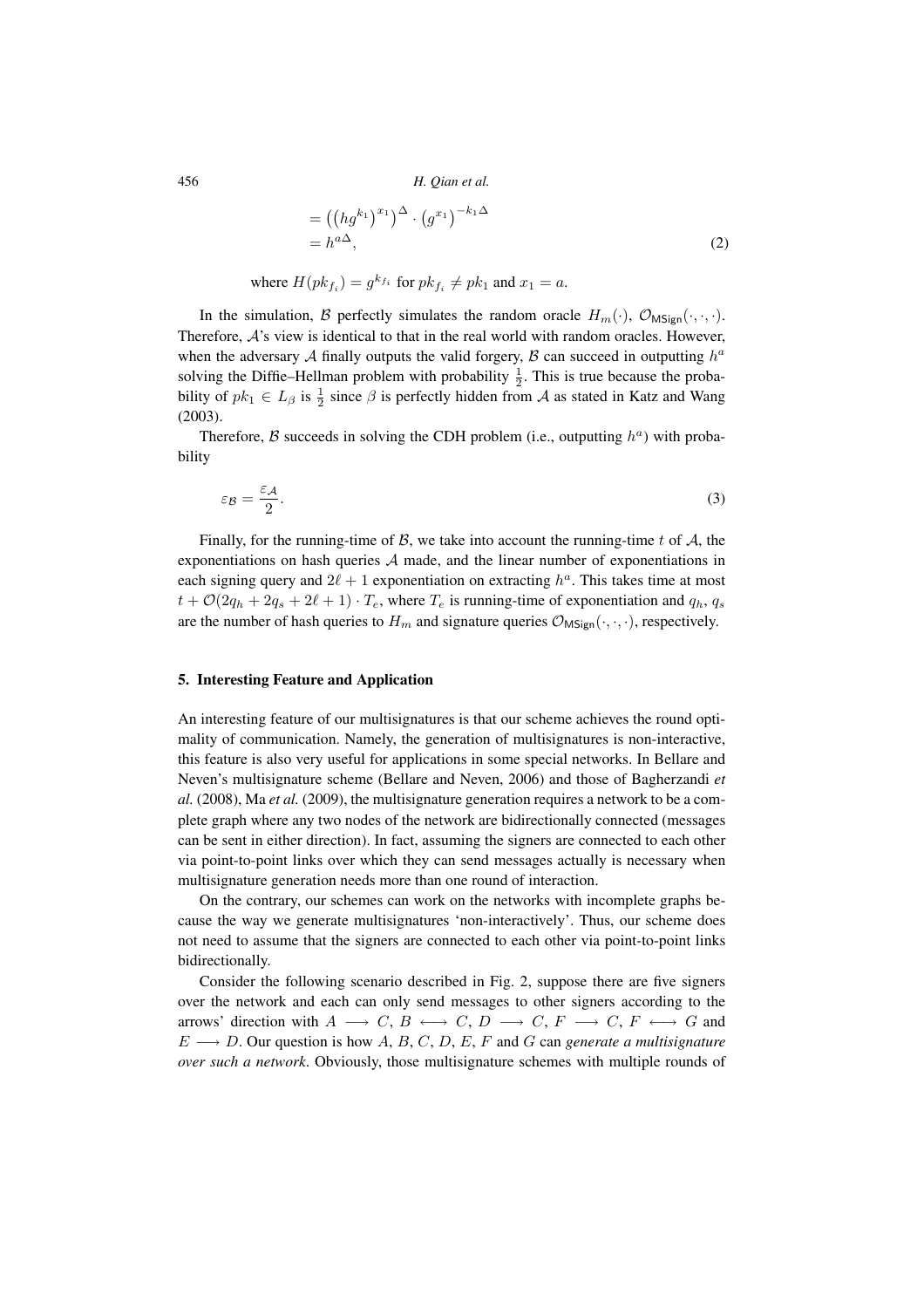

Fig. 2. Network with incomplete graph.

communication can't generate a multisignature over such a network, because after some signers send their messages, they can't get back the responses from the receivers which leads to the failures of executing the interactive protocols. However, by using our scheme the multisignature can be finally output by  $C$  (could be a sink in a network) since all the information can finally flow to  $C$  over such a network and there are no needs for the information to flow back because our schemes are a non-interactive one.

# 5.1. *Additional Related Work*

The BGLS scheme was originally proposed for the purpose of aggregate signatures (Boneh *et al.*, 2003), and was later shown Bellare *et al.* (2006) to yield a secure multisignature scheme. However, the BGLS scheme is extremely inefficient in multisignature verification. In principle, sequential aggregate signatures (Lysyanskaya *et al.*, 2004; Neven, 2008) can be used to construct multisignatures as well. However, this approach has drawbacks such as *interactive* signing (signers cannot contribute their partial signatures independently) and expensive verification time. Other aggregate signatures impose special strong assumption on time *synchronization* (Gentry and Ramzan, 2006; Ahn *et al.*, 2010) and strong registration operational assumption for multisignatures as well.

# **6. Conclusion**

Multisignature is an ad hoc signature scheme that is of great use in secure routings. In this paper, we presented an efficient and tightly-secure non-interactive multisignature scheme in the plain public key model. Our scheme reduces the trust assumption on the third party and achieves optimal rounds of communication simultaneously. This scheme, to our best knowledge is the *first* construction which achieves tight security reduction (to the CDH problem) without interactions in the plain public key model. Furthermore, our scheme only needs  $\mathcal{O}(1)$  (pairings) in verification through pre-computation. We believe it is one of the most practical schemes currently available in many realistic application scenarios.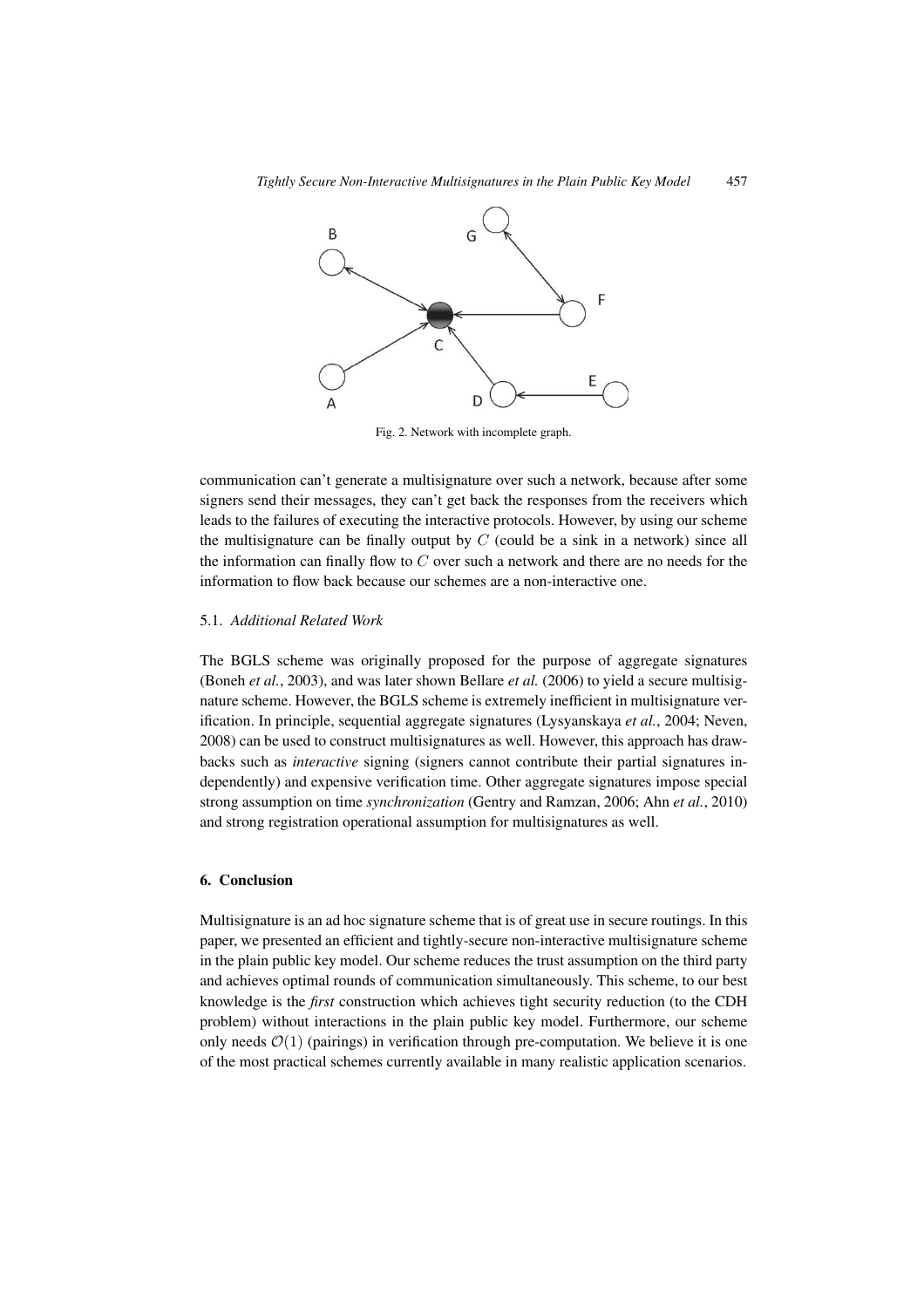Since our scheme works in the random oracle model, it is more interesting to design a non-interactive scheme without random oracles in the plain public key model with tight reduction. We leave it as an open problem.

**Acknowledgements.** The authors would like to thank anonymous referees for their helpful suggestions on improving the paper. Besides, This work has been supported by the National Natural Science Foundation of China, Grant numbers 61172085, 11061130539, 61103221, 61271118, 61272536 and 61021004.

#### **References**

- Adams, C., Farrell, S., Kause, T., Monen, T. (2005). *Internet x.509 Public Key Infrastructure Certificate Management Protocol* (cmp).
- Ahn, J. H., Green, M., Hohenberger, S. (2010). Synchronized aggregate signatures: new definitions, constructions and applications. In: *ACM Conference on Computer and Communications Security (CCS'10)*, pp. 473– 484.
- Bagherzandi, A., Jarecki, S. (2008). Multisignatures using proofs of secret key possession, as secure as the Diffie–Hellman problem. In: *Proceedings of the 6th International Conference on Security and Cryptography for Networks (SCN'08)*, pp. 218–235.
- Bagherzandi, A., Cheon, J., Jarecki, S. (2008). Multisignatures secure under the discrete logarithm assumption and a generalized forking lemma. In: *Proceedings of the 15th ACM Conference on Computer and Communications Security (CCS'08)*, pp. 449–458.
- Barr, K., Asanović, K. (2006). Energy-aware lossless data compression. ACM Transactions Computer Systems, 24, 250–291.
- Bellare, M., Neven, G. (2006) Multisignatures in the plain public-key model and a general forking lemma. In: *ACM Conference on Computer and Communications Security (CCS'06)*, pp. 390–399.
- Bellare, M., Rogaway, P. (1993). Random oracles are practical: a paradigm for designing efficient protocols. In: *ACM Conference on Computer and Communications Security (CCS'03)*, pp. 62–73.
- Bellare, M., Namprempre, C., Neven, G. (2006). Unrestricted aggregate signatures. In: *ICALP'07*. Springer, Berlin, pp. 9–13.
- Boldyreva, A. (2003). Threshold signature, multisignature and blind signature schemes based on the gap–Diffe– Hellman-group signature scheme. In: *Public Key Cryptograpy-PKC 2003*. Springer, Berlin, pp. 31–46.
- Boneh, D., B.Lynn, Shacham, H. (2001). Short signatures from the Weil pairing. In: *Advances in Cryptology-Asiacrypt'01*, LNCS, Vol. 2248. Springer, Berlin, pp. 514–532.
- Boneh, D., Gentry, C., Lynn, B., Shacham, H. (2003). Aggregate and verifiably encrypted signatures. In: *EU-ROCRYPT'03*, pp. 416–432.
- Castelluccia, C., Jarecki, S., Kim, J., Tsudik, G. (2006). Secure acknowledgment aggregation and multisignatures with limited robustness. *Computer Network*, 50, 1639–1652.
- Galbraith, S., Paterson, K., Smart, N. (2008). Pairings for cryptographers. *Discrete Applied Mathematics*, 156, 3113–3121.
- Goldwasser, S., Micali, S., Rivest, R. (1988). A digital signature scheme secure against adaptive chosenmessage attacks. *SIAM Journal of Computing*, 17, 281–308.
- Gentry, C., Ramzan, Z. (2006). Identity-based aggregate signatures. In: *PKC'06*, pp. 257–273.
- Itakura, K., Nakamura, K. (1983). A public key cryptosystem suitable for digital multisignatures. *NEC Research & Development*, 71, 1–8.
- Katz, J., Wang, N. (2003). Efficiency improvements for signature schemes with tight security reductions. In: *Proc. 10th ACM Conf. Computer and Communications Security*, pp. 155–164.
- Kim, J., Tsudik, G. (2005). Srdp: securing route discovery in dsr. *MobiQuitous*, 247–260.
- Lu, R., Lin, X., Shen, X. (2010). Spring: a social-based privacy-preserving packet forwarding protocol for vehicular delay tolerant networks. In: *Proc. IEEE INFOCOM'10*, pp. 14–19.
- Lu, S., Ostrovsky, R., Sahai, A., Shacham, H., Waters, B. (2006). Sequential aggregate signatures and multisignatures without random oracles. In: *EUROCRYPT'06*, pp. 465–485.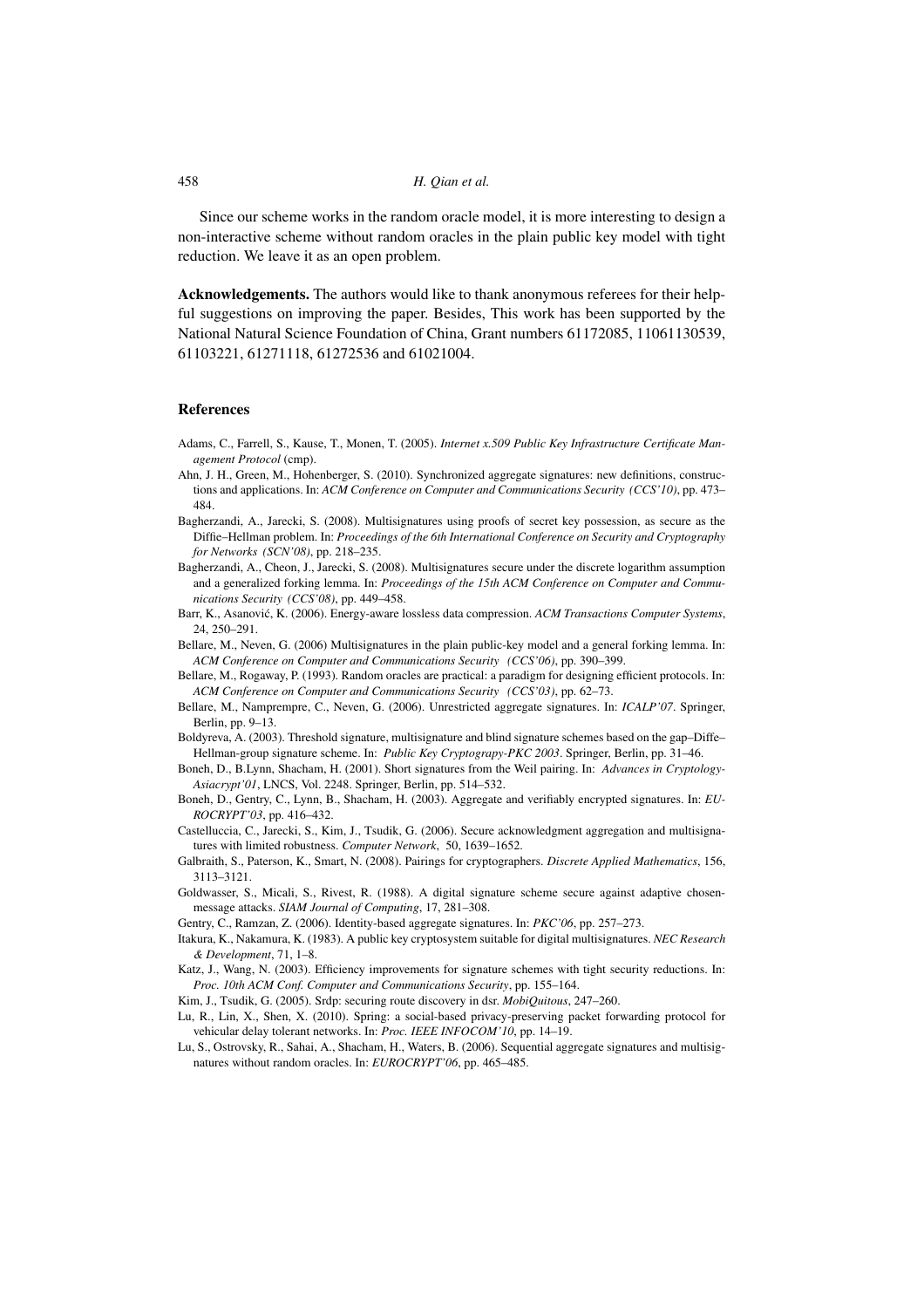- Lysyanskaya, A., Micali, S., Reyzin, L., Shacham, H. (2004). Sequential aggregate signatures from trapdoor permutations. In: *EUROCRYPT'04*, pp. 74–90.
- Micali, S., Ohta, K., Reyzin, L. (2001). Accountable-subgroup multisignatures: extended abstract. In: *ACM Conference on Computer and Communications Security 2001*, pp. 245–254.
- Ma, C., Weng, J., Li, Y., Deng, R. (2010). Efficient discrete logarithm based multi-signature scheme in the plain public key model. *Design, Codes and Cryptography*, 54, 121–133.

Neven, G. (2008). Efficient sequential aggregate signed data. In: *EUROCRYPT'08*, pp. 52–69.

Ohta, K., Okamoto, R. (1999). Multisignature schemes secure against active insider attacks. In: *IEICE Transactions on Fundamentals*, E82-A, pp. 21–31.

Qian, H., Xu, S. (2010). Non-interactive multisignatures in the plain public-key model with efficient verification. *Information Processing Letters*, 111, 82–89.

Ristenpart, T., Yilek, S. (2007) The power of proofs-of-possession: securing multiparty signatures against rogue-key attacks. In: *EUROCRYPT'06*, pp. 228–245.

Schaad, J. (2005). *Internet x.509 Public Key Infrastructure Certificate Request Message Format*.

**H.F. Qian** was awarded a BS degree and a master degree (on algebraic geometry) in Mathematic Department from East China Normal University, China, in 2000 and 2003, respectively, and received the PhD degree in the Department of Computer Science and Engineering, Shanghai Jiao Tong University in 2006. He is currently an associate professor of the Computer Science and Technology Department in East China Normal University, Shanghai. His main research interests include network security, cryptography and algebraic geometry.

**X. X. Li** received the BS degree in mathematics from Nanjing Normal University, Nanjing, China, in 1997, the MS degree in mathematics from Nanjing University, Nanjing, in 2000, and the PhD degree in computer science and engineering from Shanghai Jiao Tong University, Shanghai, China, in 2006. He is currently an associate professor in the School of Information, East China Normal University, Shanghai. He is also with the State Key Laboratory of Integrated Service Networks, Xidian University, Xi'an, China. His current research interests include lightweight cryptography, applied cryptography, coding theory, disaster recovery, and information security. Dr. Li is involved in several program committees of international conferences.

**X. L. Huang** received his PhD in computer science from Shanghai Jiao Tong University, Shanghai, China in 2007. He is now an associate professor with the Department of Computer Science and Technology in East China Normal University. He is a member of the IEEE and the ACM. He also serves as a paper reviewer of multiple international journals and academic conferences. Currently, his research interests mainly focus on large-scale distributed systems, peer-to-peer computing and network security.